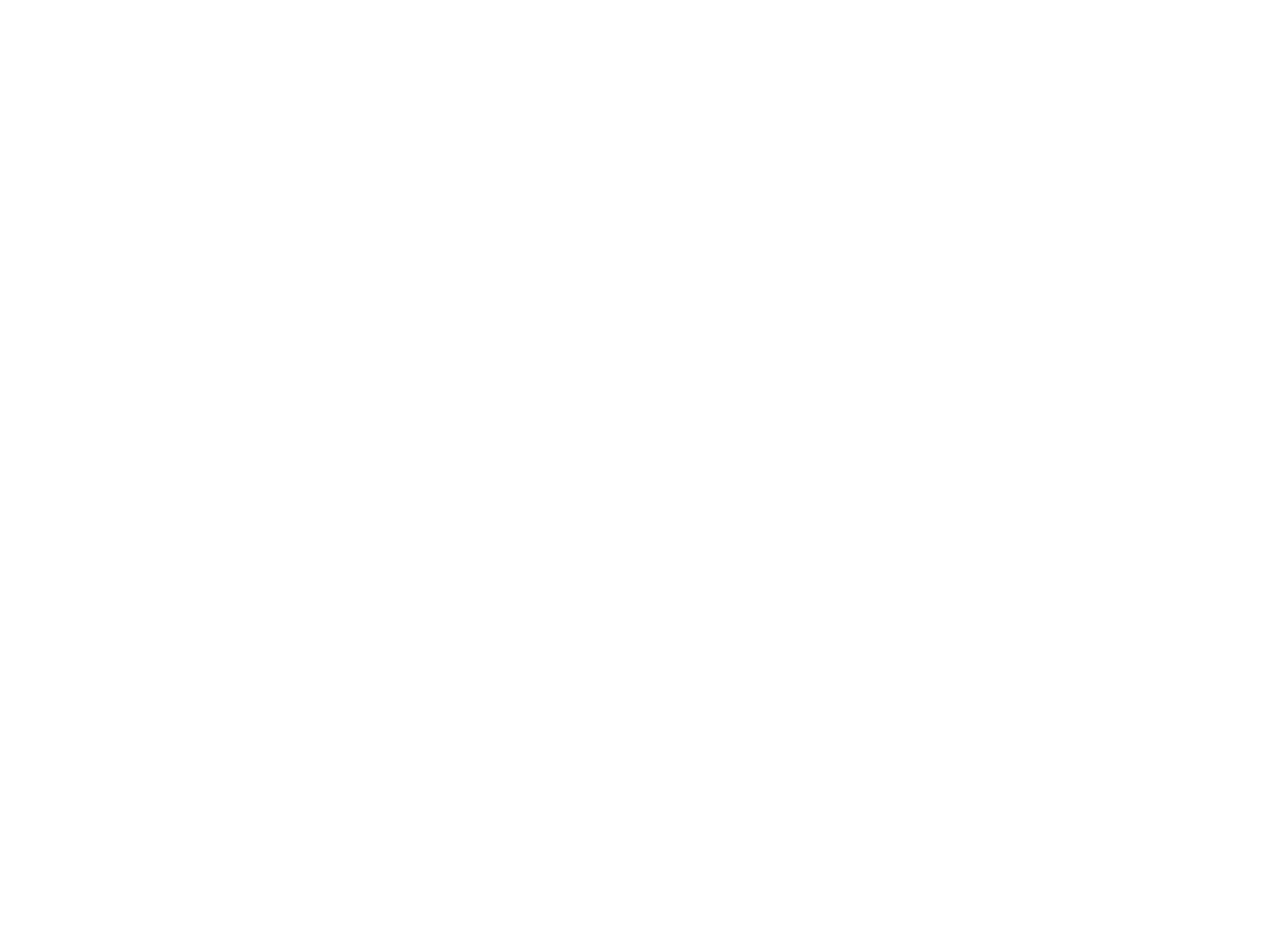### CONSEJO PROVINCIAL DE EDUCACION Fecha de Emision:06/12/2021 JUNTA DE CLASIFICACION DE EDUCACION PRIMARIA Hora de Emision: 13:20:05

# ========================================================== Cargo : MAESTRO DE A¥O **MAGR**

# LISTADO DEFINITIVO DE DOCENTES INSCRIPTOS FUERA DE LA LOCALIDAD A¥O 2022.-

==========================================================

| NŞ<br>Ord. | Legaj o          | Apellido y Nombre            |   | T Puntos<br>Gral. | Local i dad<br>Solicitada | Domicilio                                 | Local i dad del<br>Domicilio | Tel efono  |
|------------|------------------|------------------------------|---|-------------------|---------------------------|-------------------------------------------|------------------------------|------------|
|            |                  |                              |   |                   |                           |                                           |                              |            |
|            | 10012            | TINTE MARISEL PASTORA        | 9 | 55.85 FUENTES     | DEL COYLE                 | B EVA PERON DPTO 2                        | RIO TURBIO-J. DUFOUR         | 2966683614 |
|            | T <sub>26</sub>  | CHARLES I RENE CAROLINA      | 9 | 50.88 FUENTES     | DEL COYLE                 | TUCUMAN N 61 EDIF II 4 A                  | LAS VEGAS                    | 2966489314 |
|            | T <sub>3</sub>   | NOGUEIRA CERVI¥O MONICA J 9  |   | 49.75 FUENTES     | DEL COYLE                 | 1 DE MAYO N 304                           | LAS HERAS                    | 2974255099 |
|            | 10174            | SANTANA GUTI ERREZ CARLOS    |   | 49.16 FUENTES     | DEL COYLE                 | PATAGONIA ARGENTINA N 14 - LOS ANTIGUOS   | LOS ANTI GUOS                | 2976237618 |
|            | T 62             | BARCOS GLADIS BEATRIZ        | 9 | 47.51 FUENTES     | DEL COYLE                 | MENDOZA 220                               | RIO GALLEGOS                 | 430506     |
|            | T 32             | CASTILLO ARECO OLGA ESTEL 9  |   | 47.33 FUENTES     | DEL COYLE                 | LIBERTAD 379                              | 28 NOV/ROSP/T. VI EJO        | 2966460339 |
|            | 38               | DAZA SONIA                   | 9 | 46.68 FUENTES     | DEL COYLE                 | B SAN BENITO MZA 430 LOTE 1               | RIO GALLEGOS                 | 15693424   |
|            | T 67             | AGUERO DI AZ LAURA I RIS     |   | 46.64 FUENTES     | DEL COYLE                 | MANZANA 226 LOTE 10                       | 28 NOV/ROSP/T. VI EJO        | 2966690534 |
| 9          | T 67             | DONAI RE MYRI AM MARCELA     |   | 46.19 FUENTES     | DEL COYLE                 | B 100 VIVIENDAS CASA 93                   | 28 NOV/ROSP/T. VIEJO         | 482737     |
| 10         | T 60             | TOLABA JUAN BENITO           |   | 45.99 FUENTES     | DEL COYLE                 | LUPINOS MZA 156 LOTE 15                   | RIO TURBIO-J. DUFOUR         | 15582198   |
| 11         | T 10             | NARANJO MARIANA BEATRIZ      |   | 45.95 FUENTES     | DEL COYLE                 | OSVALDO PEREZ 402                         | RIO GALLEGOS                 | 2966638703 |
| 12         | T 39             | LARA GLORIA VIVIANA          |   | 45.62 FUENTES     | DEL COYLE                 | HORACIO PIRULO ALVARE4Z 464 CASA 70       | RIO GALLEGOS                 | 15552413   |
| 13         | T 19             | GOMEZ ANA LIA                | 9 | 45.47 FUENTES     | DEL COYLE                 | CORDOBA N 368 DPTO 6                      | RIO GALLEGOS                 | 436498     |
| 14         | T 67             | BEJARANO MIRTA MATILDE       | 9 | 45.28 FUENTES     | DEL COYLE                 | JUAN ENRIQUE FETTE N 2212                 | 28 NOV/ROSP/T. VI EJO        | 2966560879 |
| 15         | T 39             | FLORES VILLAGRA GABRIELA 9   |   | 44.87 FUENTES     | DEL COYLE                 | B 46 VIV BALLARDINI 285                   | RIO GALLEGOS                 | 15524996   |
| 16         | T 84             | CARDENAS EDGARDO GUI LLERM 9 |   | 44.73 FUENTES     | DEL COYLE                 | B<br>GUEMES MZA 188 C 06                  | LAS HERAS                    | 154744760  |
| 17         | T 78             | LEDESMA SANDRA ROSA          | 9 | 44.66 FUENTES     | DEL COYLE                 | OSCAR SMITH 229                           | RIO GALLEGOS                 | 2966693022 |
| 18         | T 58             | RISSO PATRON SELVA SUSANA 9  |   | 44.54 FUENTES     | DEL COYLE                 | 2590 - PTA. BAJA "B"<br>JOSE INGENIEROS N | RIO GALLEGOS                 | 2966439591 |
| 19         | T 91             | CUCCURU HUGO ERNESTO         | 9 | 44.21 FUENTES     | DEL COYLE                 | JOSE INGENIEROS N<br>2590 - PB "B"        | RIO GALLEGOS                 | 2966624002 |
| 20         | T 60             | CHOCOBAR REINA ISABEL        | 9 | 44.15 FUENTES     | DEL COYLE                 | B LOS LUPINOS - MZA 156 - LOTE 15         | RIO TURBIO-J. DUFOUR         | 2966671635 |
| 21         | T 60             | ARAVENA NEIVA EDI            | 9 | 43.97 FUENTES     | DEL COYLE                 | B.<br>LAS LENGAS CASA N 1                 | RIO TURBIO-J. DUFOUR         | 421913     |
| 22         | TAD <sub>7</sub> | I TUARTE JORGE OSVALDO       | 9 | 43.88 FUENTES     | DEL COYLE                 | HI POLITO I RI GOYEN 1032                 | 28 NOV/ROSP/T. VIEJO         | 15625231   |
| 23         | T 30             | OBANDO LI LI ANA CLAUDI A    | 9 | 43.22 FUENTES     | DEL COYLE                 | LOS TREBOLES CASA N 289<br>B —            | RIO TURBIO-J. DUFOUR         | 2966630156 |
| 24         | T 30             | GONZALEZ MARIELA A           |   | 43.18 FUENTES     | DEL COYLE                 | AV. LOS MINEROS 71 B DON BOSCO            | RIO TURBIO-J. DUFOUR         | 2902410221 |
| 25         | 10609            | FIGUEROA LILIANA DEL VALL 9  |   | 42.90 FUENTES     | DEL COYLE                 | JUNCAL 636                                | RIO GALLEGOS                 | 2966601787 |

Pagina: 1<br>Fecha de Emision: 06/12/2021<br>Hora de Emision: 13: 20: 05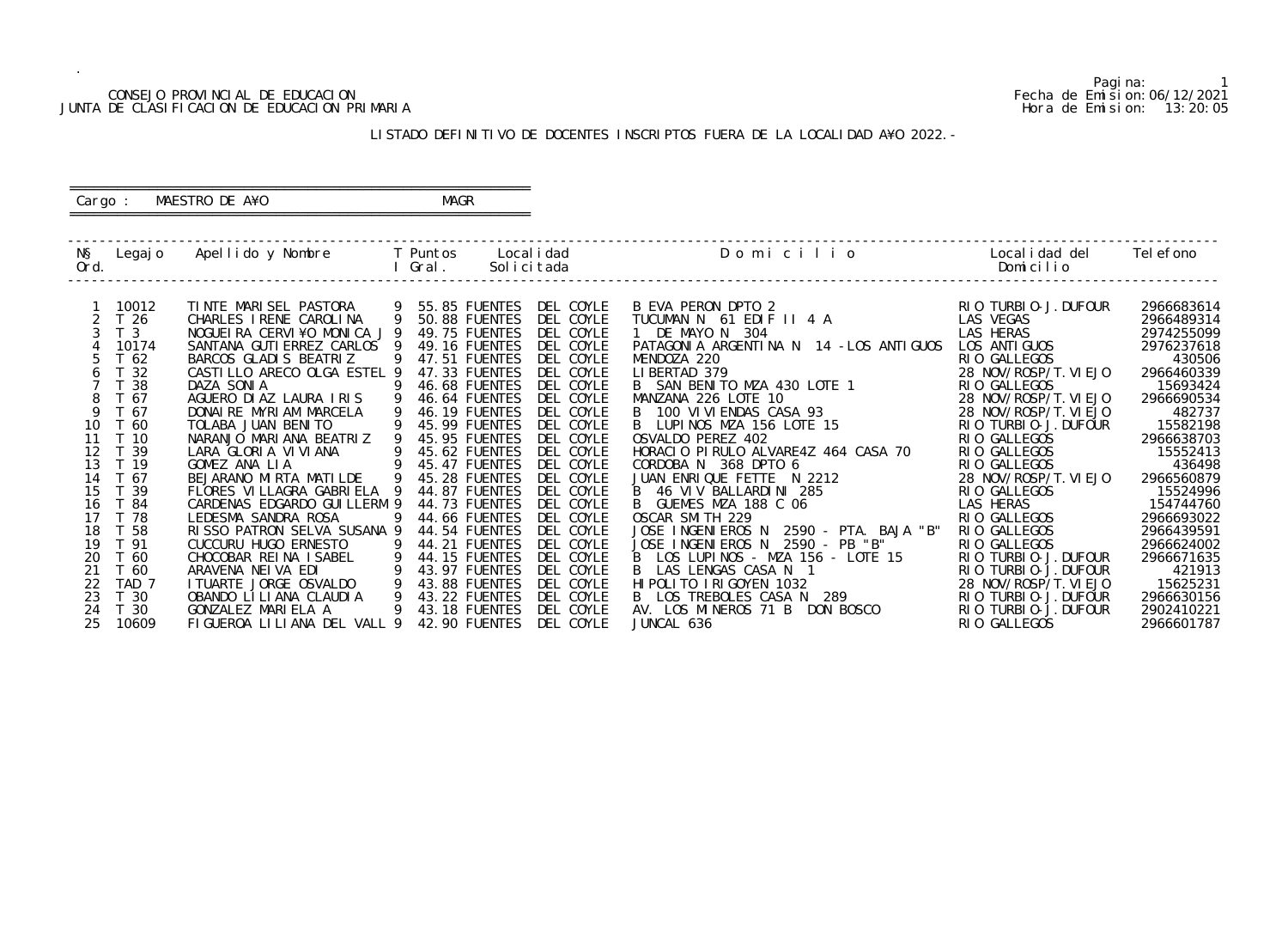### CONSEJO PROVINCIAL DE EDUCACION Fecha de Emision:06/12/2021 JUNTA DE CLASIFICACION DE EDUCACION PRIMARIA Hora de Emision: 13:20:06

# ========================================================== Cargo : MAESTRO DE A¥O **MAGR**

# LISTADO DEFINITIVO DE DOCENTES INSCRIPTOS FUERA DE LA LOCALIDAD A¥O 2022.-

==========================================================

| NŞ<br>Ord. | Legaj o          | Apellido y Nombre              | T Puntos<br>Gral. |                      | Local i dad<br>Solicitada | Domicilio                         | Local i dad del<br>Domicilio         | Tel efono              |
|------------|------------------|--------------------------------|-------------------|----------------------|---------------------------|-----------------------------------|--------------------------------------|------------------------|
|            |                  |                                |                   |                      |                           |                                   |                                      |                        |
| 26         | 10036            | LOPEZ MEDRANO ALBA VIRGIN 9    |                   | 42.76 FUENTES        | DEL COYLE                 | MUNSTER 148                       | LAS VEGAS                            | 3885717494             |
| 27         | T <sub>53</sub>  | ORTEGA FANNY DEL CARMEN<br>- 9 |                   | 42.53 FUENTES        | DEL COYLE                 | B GUEMES MZA 198 SOLAR 8          | LAS HERAS                            | 154286490              |
| 28         | T 67             | PAUCH RAQUEL BEATRIZ<br>9      |                   | 42.50 FUENTES        | DEL COYLE                 | LAS HERAS S/N                     |                                      |                        |
| 29         | T 83             | NIEVA CECILIA DEL CARMEN       |                   | 42.32 FUENTES        | DEL COYLE                 |                                   | RIO TURBIO-J. DUFOUR<br>RIO GALLEGOS | 1162667610<br>15521654 |
|            |                  | 9                              |                   |                      |                           | PREFECTURA NAVAL 466              |                                      |                        |
| 30         | 7827             | KRI STOF VALERIA               |                   | 42.12 FUENTES        | DEL COYLE                 | LOS POZOS 327                     | RIO GALLEGOS                         | 15538534               |
| 31         | 9637             | ORTIZ CALIVAR PAOLA YANIN 9    |                   | 41.88 FUENTES        | DEL COYLE                 | LAGO DEL DESIERTO                 | EL CHALTEN                           | 493129                 |
| 32         | TAD <sub>3</sub> | ESPINOZA CARLOS AUGUSTO D 9    |                   | 41.80 FUENTES        | DEL COYLE                 | B LOS LUPINOS CASA N 15 MZA. 179  | RIO TURBIO-J. DUFOUR                 | 2966488314             |
| 33         | 8511             | GI LABERT NORMA BEATRIZ<br>-9  |                   | 41.29 FUENTES        | DEL COYLE                 | GOB LOLOS C4 Bø TREBOLES          | RIO TURBIO-J. DUFOUR                 | 2902402042             |
| 34         | 4899             | SANTUCHO RAMON LUIS MARIA 9    |                   | 41.11 FUENTES        | DEL COYLE                 | B SAN BENITO MZ 82 LOTE 10        | LAS VEGAS                            | 15647463               |
| 35         | 8991             | GAI TAN ANALI A BETSABE<br>9   |                   | <b>41.11 FUENTES</b> | DEL COYLE                 | CALLE LA RIOJA 1322               | 28 NOV/ROSP/T. VI EJO                | 15613143               |
| 36         | 10131            | 9<br>NUNO CARLOS FIDEL         |                   | 40.37 FUENTES        | DEL COYLE                 | B NEWBERY CASA 10                 | RIO GALLEGOS                         | 2966596082             |
| 37         | 10250            | LABAN MARISA ANDREA<br>9       |                   | 40.31 FUENTES        | DEL COYLE                 | HIELOS CONTINENTALES - CASA N 121 | RIO TURBIO-J. DUFOUR                 | 2966674285             |
| 38         | 9048             | KORZENI ECKI NOEMI ROSA<br>9   |                   | 39.10 FUENTES        | DEL COYLE                 | LOS COMARCOS 27 DTO A             | RIO TURBIO-J. DUFOUR                 | 421906                 |
| 39         | 9671             | 9<br>SUAREZ DI EGO ARI STI DE  |                   | 38.92 FUENTES        | DEL COYLE                 | CHACRA 73 B                       | 28 NOV/ROSP/T. VI EJO                | 3846411265             |
| 40         | 8417             | LEGUNDA JULIA PETRONA<br>9     |                   | 38.88 FUENTES        | DEL COYLE                 | RECONQUISTA 491                   | RIO GALLEGOS                         | 15660630               |
| 41         | 8742             | MARTINEZ ORTIZ MONICA ALE 9    |                   | 38.69 FUENTES        | DEL COYLE                 | MZA 140 LOTE 4 AYRES ARGENTINOS   | LAS VEGAS                            | 2966224329             |
| 42         | 8556             | 9<br>GONZA NILDA DELICIA       |                   | 38.20 FUENTES        | DEL COYLE                 | KI RCHNER 16450                   | RIO GALLEGOS                         | 2902411384             |
| 43         | 9463             | ROJAS JORGE MARCELO<br>9       |                   | 37.48 FUENTES        | DEL COYLE                 | IDA KAPLUN 2341                   | RIO GALLEGOS                         | 2966318629             |
| 44         | 8864             | I BARRA EMILCE SOLEDAD DEL 9   |                   | 37.32 FUENTES        | DEL COYLE                 | B LOS COMERCIOS CASA N 14         | RIO TURBIO-J. DUFOUR                 | 15660185               |
| 45         | 10794            | TOLA NANCY MAVEL               |                   | 36.68 FUENTES        | DEL COYLE                 | PIEDRA BUENA 346 DPTO 5           | RIO GALLEGOS                         | 2966596797             |
| 46         | 8865             | MELGAREJO ANA BEATRIZ<br>-9    |                   | 36.24 FUENTES        | DEL COYLE                 | BØ MADRES A LA LUCHA MG E C 10    | RIO GALLEGOS                         | 2966651019             |
| 47         | 10114            | 9<br>VI LLALBA PEDRO EDUARDO   |                   | 35.77 FUENTES        | DEL COYLE                 | B LOS ¥1 RES 147                  | RIO TURBIO-J. DUFOUR                 | 2966279962             |
| 48         | 9958             | YOMA RENZO DAVID               |                   | 35.60 FUENTES        | DEL COYLE                 | LAS PIEDRAS 240                   | LAS VEGAS                            | 2966518804             |
| 49         | 7268             | 9<br>CANTERO RAMONA BEATRIZ    |                   | 35.36 FUENTES        | DEL COYLE                 | MARADONA 361                      | RIO GALLEGOS                         | 2966468377             |
| 50         | 7342             | MATUS VI VI ANA ANDREA<br>9    |                   | 35.16 FUENTES        | DEL COYLE                 | AV. HIPOLITO IRIGOYEN 255         | 28 NOV/ROSP/T. VI EJO                | 2966568853             |

Pagina: 2<br>Fecha de Emision: 06/12/2021<br>Hora de Emision: 13: 20: 06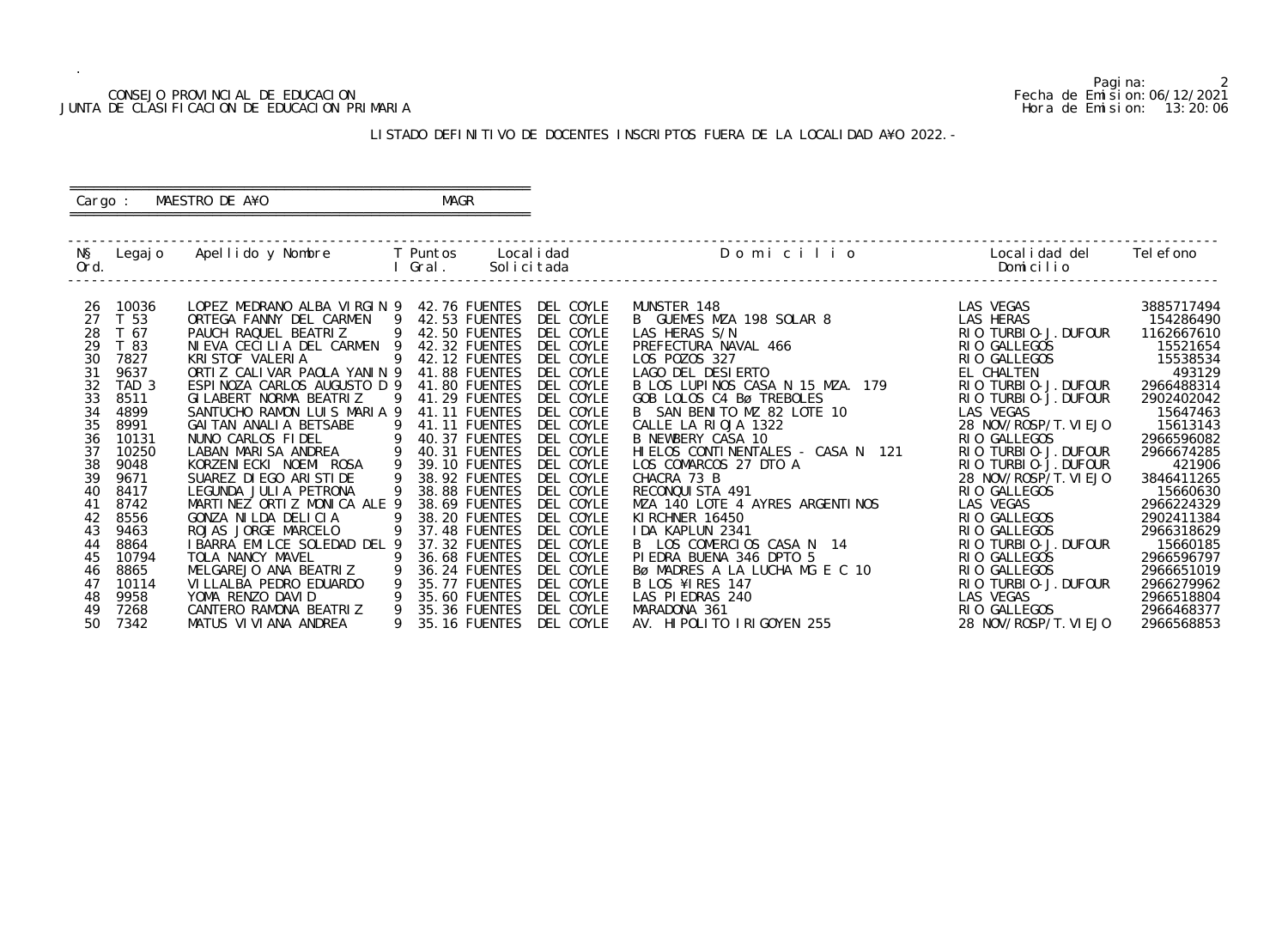### CONSEJO PROVINCIAL DE EDUCACION Fecha de Emision:06/12/2021 JUNTA DE CLASIFICACION DE EDUCACION PRIMARIA Hora de Emision: 13:20:07

# ========================================================== Cargo : MAESTRO DE A¥O **MAGR**

# LISTADO DEFINITIVO DE DOCENTES INSCRIPTOS FUERA DE LA LOCALIDAD A¥O 2022.-

==========================================================

| NŞ<br>Ord.                                                                                                                                          | Legaj o                                                                                                                                                                                                                | Apellido y Nombre     T Puntos                                                                                                                                                                                                                                                                                                                                                                                                                                                                                                                                                                                                                                                          |                                                                                                                                       | Local i dad<br>l Gral.                                                                                                                                                                                                                                                                                                                                                                                                                              | Solicitada                                                                                                                                                                                                                                                                                                                        | Domicilio                                                                                                                                                                                                                                                                                                                                                                                                                                                                                                                                                                                                             | Localidad del<br>Domicilio                                                                                                                                                                                                                                                                                                                                                                                                                       | Tel efono                                                                                                                                                                                                                                                                                                                                                  |
|-----------------------------------------------------------------------------------------------------------------------------------------------------|------------------------------------------------------------------------------------------------------------------------------------------------------------------------------------------------------------------------|-----------------------------------------------------------------------------------------------------------------------------------------------------------------------------------------------------------------------------------------------------------------------------------------------------------------------------------------------------------------------------------------------------------------------------------------------------------------------------------------------------------------------------------------------------------------------------------------------------------------------------------------------------------------------------------------|---------------------------------------------------------------------------------------------------------------------------------------|-----------------------------------------------------------------------------------------------------------------------------------------------------------------------------------------------------------------------------------------------------------------------------------------------------------------------------------------------------------------------------------------------------------------------------------------------------|-----------------------------------------------------------------------------------------------------------------------------------------------------------------------------------------------------------------------------------------------------------------------------------------------------------------------------------|-----------------------------------------------------------------------------------------------------------------------------------------------------------------------------------------------------------------------------------------------------------------------------------------------------------------------------------------------------------------------------------------------------------------------------------------------------------------------------------------------------------------------------------------------------------------------------------------------------------------------|--------------------------------------------------------------------------------------------------------------------------------------------------------------------------------------------------------------------------------------------------------------------------------------------------------------------------------------------------------------------------------------------------------------------------------------------------|------------------------------------------------------------------------------------------------------------------------------------------------------------------------------------------------------------------------------------------------------------------------------------------------------------------------------------------------------------|
| -51<br>52<br>53<br>54<br>55<br>56<br>57<br>58<br>59<br>60<br>61<br>62<br>63<br>64<br>65<br>66<br>67<br>68<br>69<br>70<br>71<br>72<br>73<br>74<br>75 | 8045<br>9689<br>11315<br>10725<br>9949<br>T 34<br>8831<br>11209<br>10701<br>9276<br>11042<br>10963<br>11135<br>11061<br>11139<br>11641<br>11721<br>11071<br>10200<br>11627<br>11036<br>11039<br>9719<br>11271<br>11435 | MOLINA JUANA MABEL<br>$\overline{9}$<br>ESPINOZA CLAUDIO FABIAN<br>VIDAL ANTINOPAI OSCAR ALE 9<br>OVEJERO LORENA PAOLA<br>CORDOBA JORGE LUIS<br>DELGADO IRMA DEL VALLE<br>GALARZA ARIEL HERNAN<br>GIMENEZ CARMEN DEL VALLE<br>SERRANO CRISTIAN FABIAN<br>RIOS EDUARDO RAUL<br>VERAZAY SAMANTA ELIZABETH 9<br>CORDOBA CARLOS ALBERTO<br>REI NOSO SUSANA CAROLINA<br>COSTILLA IRMA ALEJANDRA<br>FERREYRA LAURA CARINA<br>ESPECHE GUI DO OMAR<br>ORELLANA ROXANA BEATRIZ<br>VILLEGAS EMILIO HERNAN<br>SALINAS MARIA RAQUEL<br>MAITA GRIMALDINA PATRICIA 9<br>ZAVALEY CORINA DEL TRANSI 9<br>JUAREZ VICTOR HUGO<br>SILVA PAULA DEOLINDA<br>RI ESTRA JOSE ESTEBAN<br>VERAZAY DAMI AN I SMAEL | 9<br>9<br>$\overline{9}$<br>9<br>9<br><b>9</b><br>9<br>9<br>9<br>9<br>9<br>$\overline{9}$<br>9<br>9<br>9<br>$\overline{9}$<br>-9<br>9 | 35.10 FUENTES<br>35.03 FUENTES<br>34.98 FUENTES<br>34.91 FUENTES<br>34.86 FUENTES<br>33.78 FUENTES<br>33.63 FUENTES<br>33.52 FUENTES<br>32.54 FUENTES<br>32.35 FUENTES<br>31.96 FUENTES<br>31.84 FUENTES<br>31.71 FUENTES<br>31.65 FUENTES<br>31.63 FUENTES<br>31.17 FUENTES<br>30.92 FUENTES<br>29.64 FUENTES<br>29.62 FUENTES<br><b>29.51 FUENTES</b><br>29.03 FUENTES<br><b>28.77 FUENTES</b><br>28.11 FUENTES<br>27.57 FUENTES<br>27.44 FUENTES | DEL COYLE<br>DEL COYLE<br>DEL COYLE<br>DEL COYLE<br>DEL COYLE<br>DEL COYLE<br>DEL COYLE<br>DEL COYLE<br>DEL COYLE<br>DEL COYLE<br>DEL COYLE<br>DEL COYLE<br>DEL COYLE<br>DEL COYLE<br>DEL COYLE<br>DEL COYLE<br>DEL COYLE<br>DEL COYLE<br>DEL COYLE<br>DEL COYLE<br>DEL COYLE<br>DEL COYLE<br>DEL COYLE<br>DEL COYLE<br>DEL COYLE | ESPA A 173<br>CASA 15 - B LOS LUPINOS<br>CASA TO - D LOS LOTTOS<br>CECILIA GRIERSON 434<br>LA PAMPA 678<br>CA¥ADON LEON 303 P/A<br>BøLAS AMERICAS MZ 406 S 20<br>PUEYRREDON 406<br>BØCERRO DE LA CRUZ MZ 241 L 2<br>JUJUY 550<br>ESTANCIA GLENCROSS<br>AYOHUMA 183<br>PJE SANTO TOMAS N 153<br>PJE SANTO TOMAS N 153<br>LAS HERAS N 561 - 2 "A" - EDIFICIO 3<br>ALVEAR N 1350<br>CEPEDA 710<br>HERNAN CORTEZ 1533<br>9 DE JULIO 85<br>AZCUENEGA 935<br>BATALLA PTO ARG 344<br>POSADAS 486<br>13 DE JULIO 384 B BELGRANO<br>ALVEAR 1739<br>LAS HERAS MZA 13 Bø LOS ¥IRES<br>PIONERO SEMPRINI 2083<br>ARTURO ILLIA 2415 | RIO GALLEGOS<br>RIO TURBIO-J. DUFOUR<br>RIO GALLEGOS<br>RIO TURBIO-J. DUFOUR<br>RIO GALLEGOS<br>LAS HERAS<br>PUERTO SAN JULIAN<br>RIO TURBIO-J. DUFOUR<br>RIO GALLEGOS<br><b>GLEN CROSS</b><br>RIO GALLEGOS<br>RIO GALLEGOS<br>RIO GALLEGOS<br>RIO GALLEGOS<br>RIO GALLEGOS<br>RIO GALLEGOS<br>RIO GALLEGOS<br>RIO GALLEGOS<br>LAS VEGAS<br>RIO GALLEGOS<br>RIO GALLEGOS<br>RIO GALLEGOS<br>RIO TURBIO-J. DUFOUR<br>RIO GALLEGOS<br>RIO GALLEGOS | 2966212165<br>2966471968<br>2966598666<br>2966274259<br>2966229135<br>2974752559<br>3855911121<br>3644718589<br>2966592819<br>3841411927<br>2966538273<br>2966668048<br>2966324955<br>3876539303<br>3644338304<br>3846401009<br>2966598422<br>2966321118<br>3865538860<br>2966595348<br>2966597614<br>3841413709<br>2966389398<br>2966597833<br>3825585217 |

Pagina: 3<br>Fecha de Emision: 06/12/2021<br>Hora de Emision: 13: 20: 07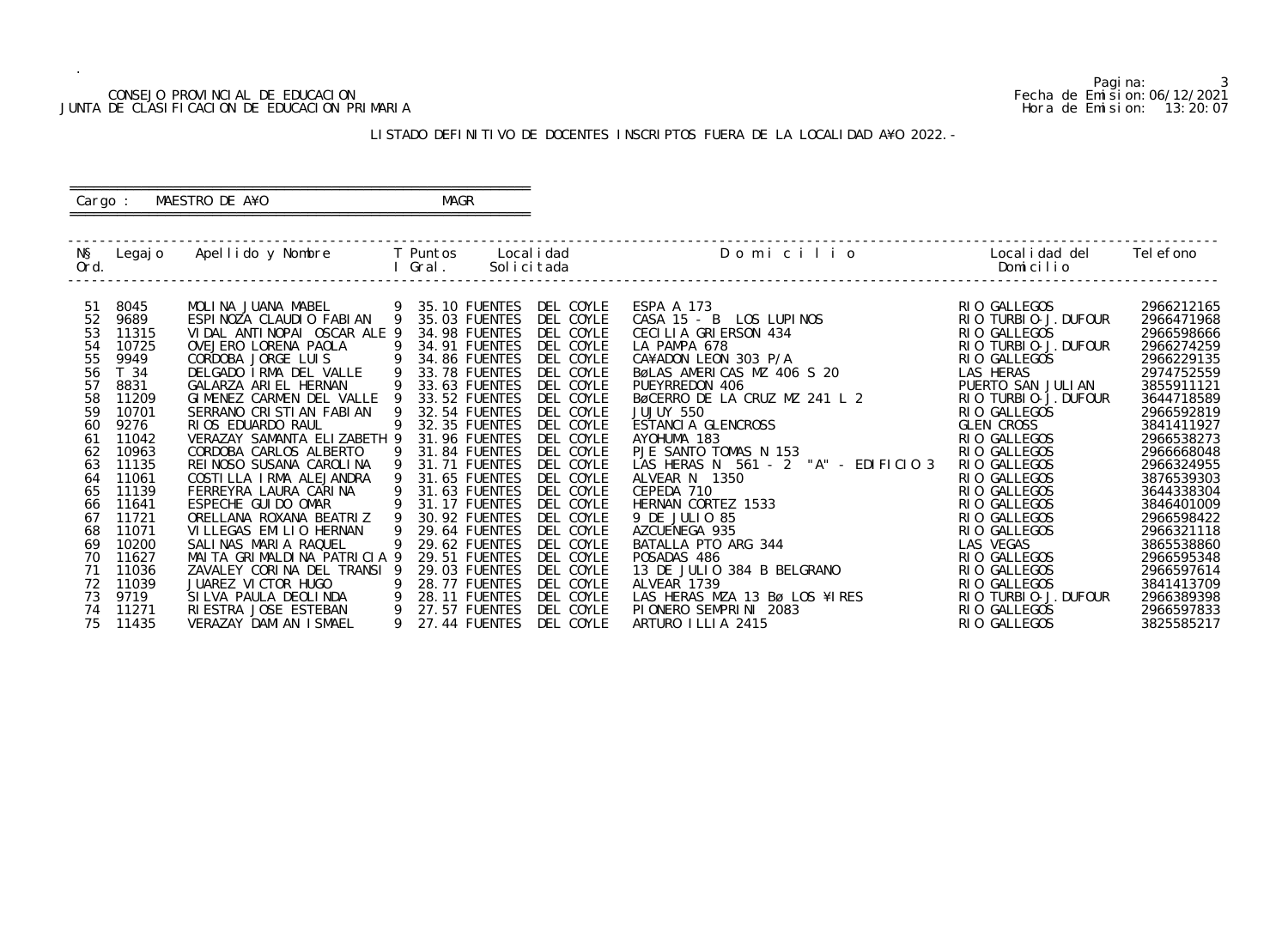### CONSEJO PROVINCIAL DE EDUCACION Fecha de Emision:06/12/2021 JUNTA DE CLASIFICACION DE EDUCACION PRIMARIA Hora de Emision: 13:20:07

# LISTADO DEFINITIVO DE DOCENTES INSCRIPTOS FUERA DE LA LOCALIDAD A¥O 2022.-

 ========================================================== Cargo : MAESTRO DE A¥O **MAGR** ==========================================================

| NŞ<br>Ord.                                                                                                                                                                                                | Legajo Apellido y Nombre T Puntos                                                                                                                                                                                                                                                                                                                                                                | Local i dad<br>Gral.<br>Solicitada                                                                                                                                                                                                                                                                                                                                                                                                          | Domicilio                                                                                                                                                                                                                                                                                    | Local i dad del<br>Domicilio                                                                                                                                                                                                                                   | Tel efono                                                                                                                                                                          |
|-----------------------------------------------------------------------------------------------------------------------------------------------------------------------------------------------------------|--------------------------------------------------------------------------------------------------------------------------------------------------------------------------------------------------------------------------------------------------------------------------------------------------------------------------------------------------------------------------------------------------|---------------------------------------------------------------------------------------------------------------------------------------------------------------------------------------------------------------------------------------------------------------------------------------------------------------------------------------------------------------------------------------------------------------------------------------------|----------------------------------------------------------------------------------------------------------------------------------------------------------------------------------------------------------------------------------------------------------------------------------------------|----------------------------------------------------------------------------------------------------------------------------------------------------------------------------------------------------------------------------------------------------------------|------------------------------------------------------------------------------------------------------------------------------------------------------------------------------------|
| 11270<br>76<br>10768<br>77<br>11760<br>78<br>79<br>11447<br>11223<br>80<br>11807<br>81<br>82<br>11815<br>83<br>11463<br>84<br>12411<br>85<br>12328<br>86<br>12498<br>87<br>12497<br>88<br>12525<br>Cargo: | RUIZ GABRIEL GERMAN 9 27.36 FUENTES<br>VILLALBA LORENA PAOLA<br>CASAS NORMA ROSA<br>ALVAREZ GABRIELA JAQUELIN 9<br>STRUSIAT PATRICIA ALEJAND 9<br>VALLEJOS ALEJANDRA MICAEL 9<br>RODRI GUEZ MI RI AN RAMONA<br>ALVAREZ LEONOR ANGELICA<br>MEZA MARCO ANTONIO<br>MARIGUIN MARIA JOSE<br>GUTI ERREZ SI LVI NA MI CAELA 9<br>BRAVO CARLA FABIANA<br>VILLARREAL CAMARGO DENIS 9<br>MAESTRO INTERNADO | DEL COYLE<br>$\overline{9}$<br>26.96 FUENTES<br>DEL COYLE<br>9<br>26.95 FUENTES<br>DEL COYLE<br>26.65 FUENTES<br>DEL COYLE<br>DEL COYLE<br><b>26.08 FUENTES</b><br>DEL COYLE<br>25.31 FUENTES<br>25.09 FUENTES<br>DEL COYLE<br>- 9<br>23.14 FUENTES<br>DEL COYLE<br>20.08 FUENTES<br>DEL COYLE<br>- 9<br>DEL COYLE<br>18.74 FUENTES<br>DEL COYLE<br>18.05 FUENTES<br>9<br>17.95 FUENTES<br>DEL COYLE<br>17.07 FUENTES<br>DEL COYLE<br>MAI N | RAMON Y CAJAL 2397<br>SAN LORENZO 538<br>CASA N 15 DPTO 2 - B LAS LENGAS<br>ARTURO ILLIA 2415<br>DELMIRA AGUSTINI 1543<br>CECILIA GRIERSON 434<br>COCHABAMBA 1032<br>EVA PERON 488<br>ROGELIO IRURTIA 486<br>B ISLAS MALVINAS CALLE 2<br>RIO NEGRO 478<br>RIO NEGRO478<br>PUERTO DESEADO 636 | RIO GALLEGOS<br>RIO GALLEGOS<br>RIO TURBIO-J. DUFOUR<br>RIO GALLEGOS<br>RIO GALLEGOS<br>RIO GALLEGOS<br>RIO GALLEGOS<br>RIO TURBIO-J. DUFOUR<br>RIO GALLEGOS<br>RIO TURBIO-J. DUFOUR<br>28 NOV/ROSP/T. VI EJO<br>28 NOV/ROSP/T. VI EJO<br>RIO TURBIO-J. DUFOUR | 2966554135<br>2966324553<br>2966328930<br>3825410590<br>2966231107<br>2966216931<br>3704288617<br>2902506313<br>3624748795<br>3704898868<br>3855906407<br>3855839823<br>3826502424 |
| NŞ<br>Legaj o<br>Ord.                                                                                                                                                                                     | Apellido y Nombre T Puntos                                                                                                                                                                                                                                                                                                                                                                       | Local i dad<br>I Gral.<br>Solicitada                                                                                                                                                                                                                                                                                                                                                                                                        | Domicilio                                                                                                                                                                                                                                                                                    | Local i dad del<br>Domicilio                                                                                                                                                                                                                                   | Tel efono                                                                                                                                                                          |
| 7268<br>2<br>10012                                                                                                                                                                                        | CANTERO RAMONA BEATRIZ<br>TINTE MARISEL PASTORA                                                                                                                                                                                                                                                                                                                                                  | DEL COYLE<br>9 34.36 FUENTES<br>6 51.15 FUENTES<br>DEL COYLE                                                                                                                                                                                                                                                                                                                                                                                | MARADONA 361<br>B EVA PERON DPTO 2                                                                                                                                                                                                                                                           | RIO GALLEGOS<br>RIO TURBIO-J. DUFOUR                                                                                                                                                                                                                           | 2966468377<br>2966683614                                                                                                                                                           |

Pagina: 4<br>Fecha de Emision: 06/12/2021<br>Hora de Emision: 13: 20: 07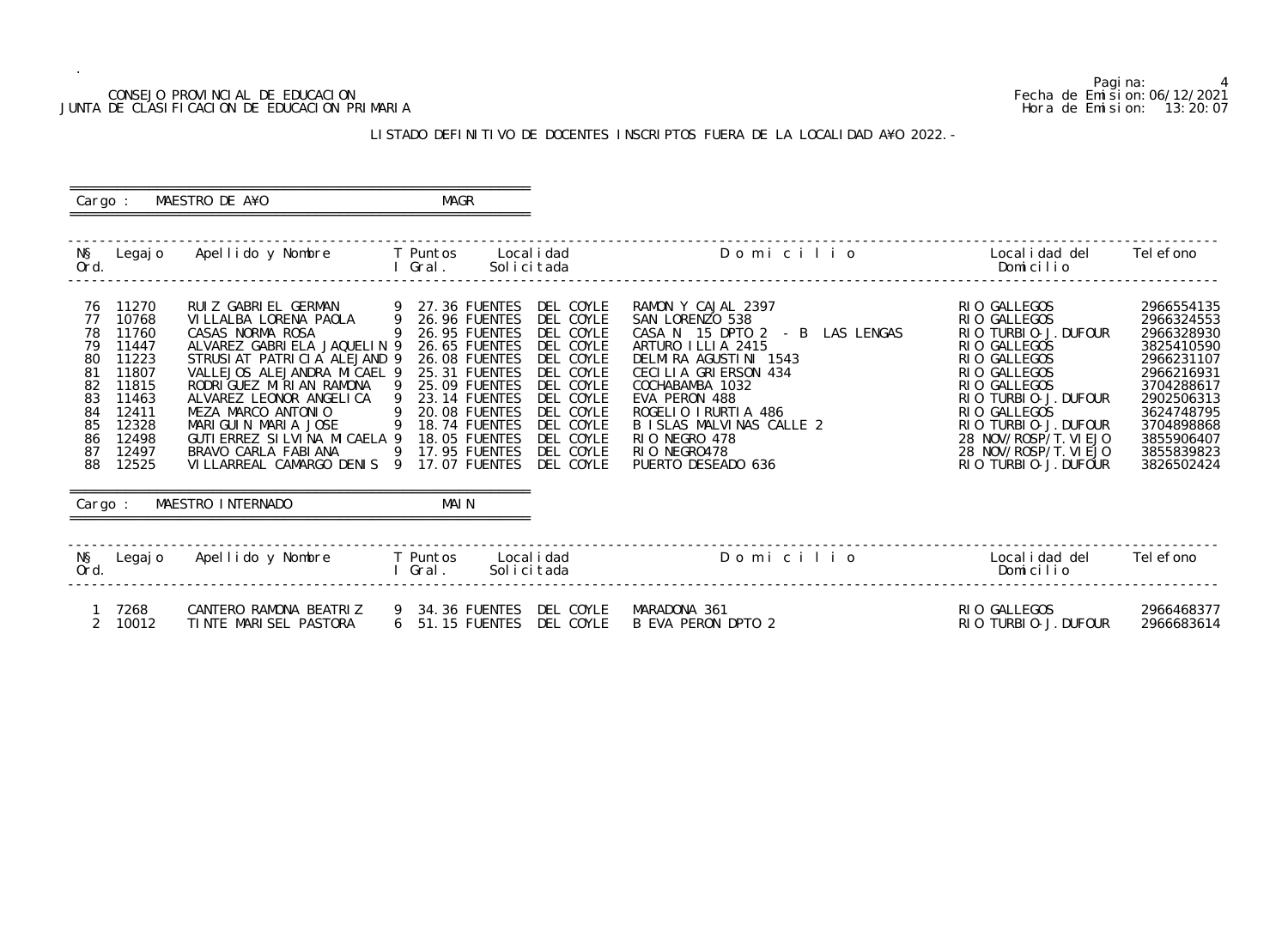### CONSEJO PROVINCIAL DE EDUCACION Fecha de Emision:06/12/2021 JUNTA DE CLASIFICACION DE EDUCACION PRIMARIA Hora de Emision: 13:20:08

# ========================================================== Cargo : MAESTRO INTERNADO MAIN

# LISTADO DEFINITIVO DE DOCENTES INSCRIPTOS FUERA DE LA LOCALIDAD A¥O 2022.-

==========================================================

| NŞ<br>Ord. | Legaj o          | Apellido y Nombre       T Puntos      |                | Gral.           | Local i dad<br>Solicitada | Domicilio                               | Localidad del<br>Domicilio | Tel efono  |
|------------|------------------|---------------------------------------|----------------|-----------------|---------------------------|-----------------------------------------|----------------------------|------------|
|            | T 26             | CHARLES IRENE CAROLINA                |                | 6 45.88 FUENTES | DEL COYLE                 | TUCUMAN N 61 EDIF II 4 A                | LAS VEGAS                  | 2966489314 |
|            | 10174            | SANTANA GUTI ERREZ CARLOS 6           |                | 44.41 FUENTES   | DEL COYLE                 | PATAGONIA ARGENTINA N 14 - LOS ANTIGUOS | LOS ANTI GUOS              | 2976237618 |
|            | T <sub>3</sub>   | NOGUEIRA CERVI¥O MONICA J 6           |                | 43.60 FUENTES   | DEL COYLE                 | 1 DE MAYO N 304                         | LAS HERAS                  | 2974255099 |
| 6          | T 32             | CASTILLO ARECO OLGA ESTEL 6           |                | 43.13 FUENTES   | DEL COYLE                 | LIBERTAD 379                            | 28 NOV/ROSP/T. VI EJO      | 2966460339 |
|            | T <sub>10</sub>  | NARANJO MARIANA BEATRIZ               | 6              | 42.95 FUENTES   | DEL COYLE                 | OSVALDO PEREZ 402                       | RIO GALLEGOS               | 2966638703 |
|            | T 60             | TOLABA JUAN BENITO                    | 6              | 42.74 FUENTES   | DEL COYLE                 | LOTE 15<br>B LUPINOS MZA 156 LOTE 15    | RIO TURBIO-J. DUFOUR       | 15582198   |
| 9          | - 39             | LARA GLORIA VIVIANA                   | 6              | 42.37 FUENTES   | DEL COYLE                 | HORACIO PIRULO ALVARE4Z 464 CASA 70     | RIO GALLEGOS               | 15552413   |
| 10         | T 67             | AGUERO DI AZ LAURA I RIS              | 6              | 42.14 FUENTES   | DEL COYLE                 | MANZANA 226 LOTE 10                     | 28 NOV/ROSP/T. VI EJO      | 2966690534 |
| 11         | T 67             | DONAI RE MYRI AM MARCELA              |                | 41.94 FUENTES   | DEL COYLE                 | B 100 VI VI ENDAS CASA 93               | 28 NOV/ROSP/T. VI EJO      | 482737     |
| 12         | T 58             | RISSO PATRON SELVA SUSANA 6           |                | 41.54 FUENTES   | DEL COYLE                 | JOSE INGENIEROS N 2590 - PTA. BAJA "B"  | RIO GALLEGOS               | 2966439591 |
| 13         | T 78             | LEDESMA SANDRA ROSA                   | 6              | 40.96 FUENTES   | DEL COYLE                 | OSCAR SMITH 229                         | RIO GALLEGOS               | 2966693022 |
| 14         | T 91             | CUCCURU HUGO ERNESTO                  | 6              | 40.61 FUENTES   | DEL COYLE                 | JOSE INGENIEROS N 2590 - PB "B"         | RIO GALLEGOS               | 2966624002 |
| 15         | T 60             | ARAVENA NEIVA EDI                     | 6              | 40.47 FUENTES   | DEL COYLE                 | B LAS LENGAS CASA N 1                   | RIO TURBIO-J. DUFOUR       | 421913     |
| 16         | T 60             | CHOCOBAR REINA ISABEL                 | 6              | 40.40 FUENTES   | DEL COYLE                 | B<br>LOS LUPINOS - MZA 156 - LOTE 15    | RIO TURBIO-J. DUFOUR       | 2966671635 |
| 17         | 38               | DAZA SONIA                            |                | 40.08 FUENTES   | DEL COYLE                 | B SAN BENITO MZA 430 LOTE 1             | RIO GALLEGOS               | 15693424   |
| 18         | T 67             | BEJARANO MIRTA MATILDE                |                | 39.98 FUENTES   | DEL COYLE                 | JUAN ENRIQUE FETTE N 2212               | 28 NOV/ROSP/T. VI EJO      | 2966560879 |
| 19         | T <sub>19</sub>  | GOMEZ ANA LIA                         | 6              | 39.87 FUENTES   | DEL COYLE                 | CORDOBA N 368 DPTO 6                    | RIO GALLEGOS               | 436498     |
| 20         | 10036            | LOPEZ MEDRANO ALBA VIRGIN 6           |                | 39.76 FUENTES   | DEL COYLE                 | MUNSTER 148                             | LAS VEGAS                  | 3885717494 |
|            | T 67             | PAUCH RAQUEL BEATRIZ                  | 6              | 39.50 FUENTES   | DEL COYLE                 | LAS HERAS S/N                           | RIO TURBIO-J. DUFOUR       | 1162667610 |
| 22         | T 30             | GONZALEZ MARIELA A<br>$6\overline{6}$ |                | 38.93 FUENTES   | DEL COYLE                 | AV. LOS MINEROS 71 B DON BOSCO          | RIO TURBIO-J. DUFOUR       | 2902410221 |
| 23         | TAD <sub>7</sub> | I TUARTE JORGE OSVALDO                | 6 <sup>6</sup> | 38.88 FUENTES   | DEL COYLE                 | HI POLITO I RI GOYEN 1032               | 28 NOV/ROSP/T. VI EJO      | 15625231   |
| 24         | T 84             | CARDENAS EDGARDO GUI LLERM 6          |                | 38.68 FUENTES   | DEL COYLE                 | B GUEMES MZA 188 C 06                   | LAS HERAS                  | 154744760  |
| 25         | 10609            | FIGUEROA LILIANA DEL VALL 6           |                | 38.40 FUENTES   | DEL COYLE                 | JUNCAL 636                              | RIO GALLEGOS               | 2966601787 |
| 26         | 9637             | ORTIZ CALIVAR PAOLA YANIN 6           |                | 38.38 FUENTES   | DEL COYLE                 | LAGO DEL DESIERTO                       | EL CHALTEN                 | 493129     |
| 27         | 4899             | SANTUCHO RAMON LUIS MARIA 6           |                | 38.11 FUENTES   | DEL COYLE                 | B SAN BENITO MZ 82 LOTE 10              | LAS VEGAS                  | 15647463   |

5<br>Fecha de Emision: 06/12/2021<br>Hora de Emision: 13: 20: 08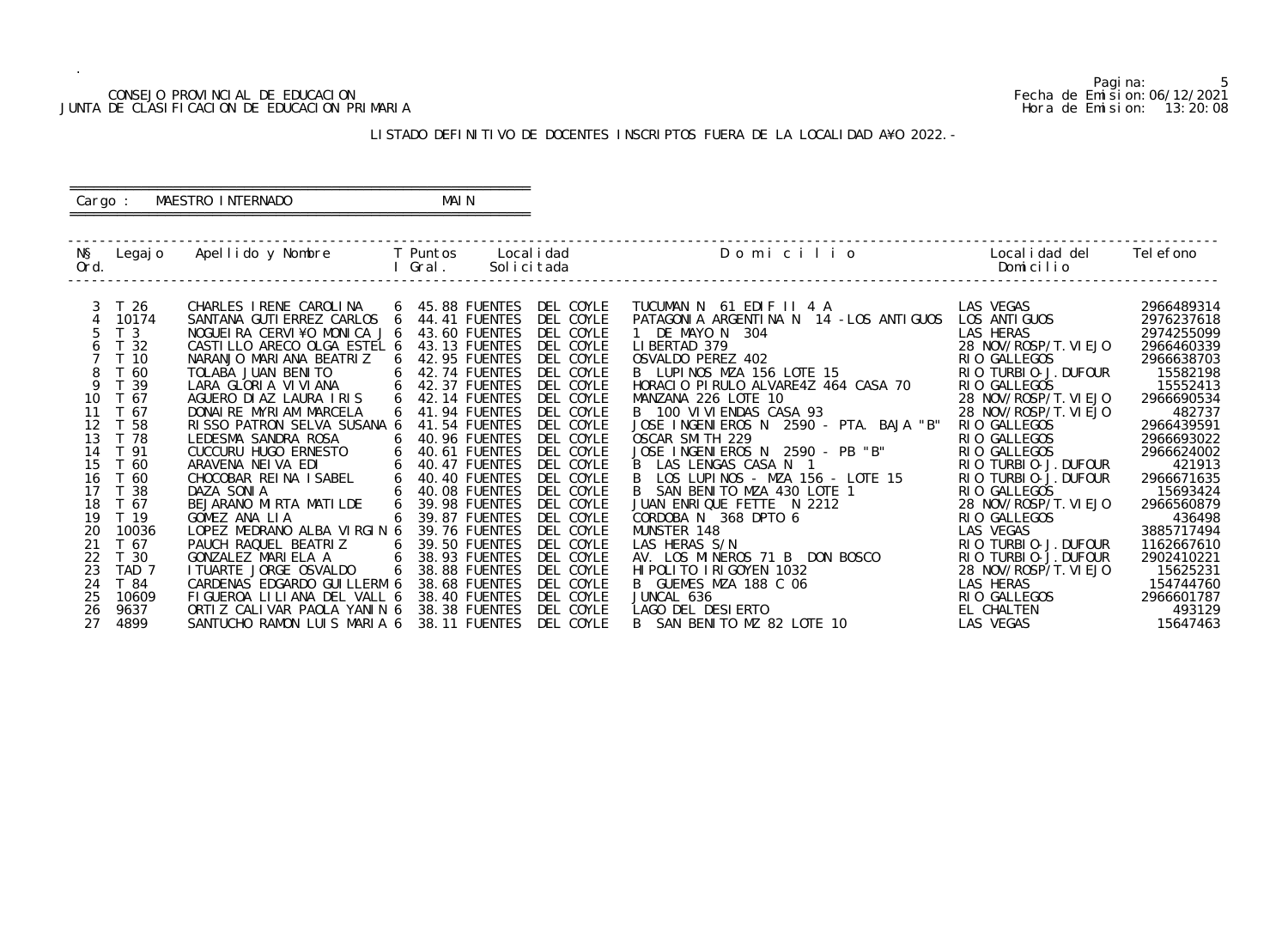### CONSEJO PROVINCIAL DE EDUCACION Fecha de Emision:06/12/2021 JUNTA DE CLASIFICACION DE EDUCACION PRIMARIA Hora de Emision: 13:20:08

# ========================================================== Cargo : MAESTRO INTERNADO MAIN

# LISTADO DEFINITIVO DE DOCENTES INSCRIPTOS FUERA DE LA LOCALIDAD A¥O 2022.-

==========================================================

| NŞ   | Legaj o         | Apellido y Nombre            |   | T Puntos             | Local i dad | Domicilio                         | Local i dad del       | Tel efono  |
|------|-----------------|------------------------------|---|----------------------|-------------|-----------------------------------|-----------------------|------------|
| Ord. |                 |                              |   | Gral.                | Solicitada  |                                   | Domicilio             |            |
|      |                 |                              |   |                      |             |                                   |                       |            |
| 28   | T 53            | ORTEGA FANNY DEL CARMEN      | 6 | 38.03 FUENTES        | DEL COYLE   | B GUEMES MZA 198 SOLAR 8          | LAS HERAS             | 154286490  |
| 29   | 8511            | GI LABERT NORMA BEATRIZ      | 6 | 37.79 FUENTES        | DEL COYLE   | GOB LOLOS C4 Bø TREBOLES          | RIO TURBIO-J. DUFOUR  | 2902402042 |
| 30   | 8991            | GAI TAN ANALI A BETSABE      | 6 | 37.61 FUENTES        | DEL COYLE   | CALLE LA RIOJA 1322               | 28 NOV/ROSP/T. VI EJO | 15613143   |
| 31   | 10131           | NUNO CARLOS FIDEL            |   | 37.37 FUENTES        | DEL COYLE   | B NEWBERY CASA 10                 | RIO GALLEGOS          | 2966596082 |
| 32   | T <sub>30</sub> | OBANDO LI LI ANA CLAUDI A    | 6 | 37.22 FUENTES        | DEL COYLE   | B LOS TREBOLES CASA N 289         | RIO TURBIO-J. DUFOUR  | 2966630156 |
| 33   | T 83            | NIEVA CECILIA DEL CARMEN     |   | 37.07 FUENTES        | DEL COYLE   | PREFECTURA NAVAL 466              | RIO GALLEGOS          | 15521654   |
| 34   | 8742            | MARTINEZ ORTIZ MONICA ALE 6  |   | 35.69 FUENTES        | DEL COYLE   | MZA 140 LOTE 4 AYRES ARGENTINOS   | LAS VEGAS             | 2966224329 |
| 35   | 8417            | LEGUNDA JULIA PETRONA        |   | 35.63 FUENTES        | DEL COYLE   | RECONQUISTA 491                   | RIO GALLEGOS          | 15660630   |
| 36   | 7827            | KRI STOF VALERIA             | 6 | 35.62 FUENTES        | DEL COYLE   | LOS POZOS 327                     | RIO GALLEGOS          | 15538534   |
| 37   | 10250           | LABAN MARISA ANDREA          | 6 | 35.31 FUENTES        | DEL COYLE   | HIELOS CONTINENTALES - CASA N 121 | RIO TURBIO-J. DUFOUR  | 2966674285 |
| 38   | 8556            | GONZA NILDA DELICIA          | 6 | 35.20 FUENTES        | DEL COYLE   | KI RCHNER 16450                   | RIO GALLEGOS          | 2902411384 |
| 39   | 9463            | ROJAS JORGE MARCELO          | 6 | 34.23 FUENTES        | DEL COYLE   | IDA KAPLUN 2341                   | RIO GALLEGOS          | 2966318629 |
| 40   | 9231            | MANSILLA VALERIA NOEMI       | 6 | 33.26 FUENTES        | DEL COYLE   | JARAMI LLO 287                    | LAS VEGAS             | 15657700   |
| 41   | 200             | HEREDIA STELLA MARIS         |   | 33.05 FUENTES        | DEL COYLE   | <b>MI TRE 405</b>                 | RIO GALLEGOS          | 2966434617 |
| 42   | 9671            | SUAREZ DI EGO ARI STI DE     | 6 | 32.92 FUENTES        | DEL COYLE   | CHACRA 73 B                       | 28 NOV/ROSP/T. VI EJO | 3846411265 |
| 43   | 8864            | I BARRA EMILCE SOLEDAD DEL 6 |   | 32.52 FUENTES        | DEL COYLE   | B LOS COMERCIOS CASA N 14         | RIO TURBIO-J. DUFOUR  | 15660185   |
| 44   | 9048            | KORZENI ECKI NOEMI ROSA      | 6 | 32.40 FUENTES        | DEL COYLE   | LOS COMARCOS 27 DTO A             | RIO TURBIO-J. DUFOUR  | 421906     |
| 45   | 11315           | VIDAL ANTINOPAI OSCAR ALE 6  |   | 31.48 FUENTES        | DEL COYLE   | CECILIA GRIERSON 434              | RIO GALLEGOS          | 2966598666 |
| 46   | 9949            | CORDOBA JORGE LUIS           | 6 | 31.41 FUENTES        | DEL COYLE   | CA¥ADON LEON 303 P/A              | RIO GALLEGOS          | 2966229135 |
| 47   | 9689            | ESPINOZA CLAUDIO FABIAN      | 6 | 30.78 FUENTES        | DEL COYLE   | CASA 15 - B LOS LUPINOS           | RIO TURBIO-J. DUFOUR  | 2966471968 |
| 48   | 10114           | VI LLALBA PEDRO EDUARDO      | 6 | 30.52 FUENTES        | DEL COYLE   | B LOS ¥IRES 147                   | RIO TURBIO-J. DUFOUR  | 2966279962 |
| 49   | 8865            | MELGAREJO ANA BEATRIZ        | 6 | <b>29.99 FUENTES</b> | DEL COYLE   | BØ MADRES A LA LUCHA MG E C 10    | RIO GALLEGOS          | 2966651019 |
| 50   | 8831            | GALARZA ARIEL HERNAN         | 6 | 29.88 FUENTES        | DEL COYLE   | PUEYRREDON 406                    | PUERTO SAN JULIAN     | 3855911121 |
| 51   | 9276            | RIOS EDUARDO RAUL            | 6 | 29.35 FUENTES        | DEL COYLE   | ESTANCIA GLENCROSS                | <b>GLEN CROSS</b>     | 3841411927 |
| 52   | 11042           | VERAZAY SAMANTA ELIZABETH 6  |   | <b>28.96 FUENTES</b> | DEL COYLE   | AYOHUMA 183                       | RIO GALLEGOS          | 2966538273 |

6<br>Fecha de Emision: 06/12/2021<br>Hora de Emision: 13: 20: 08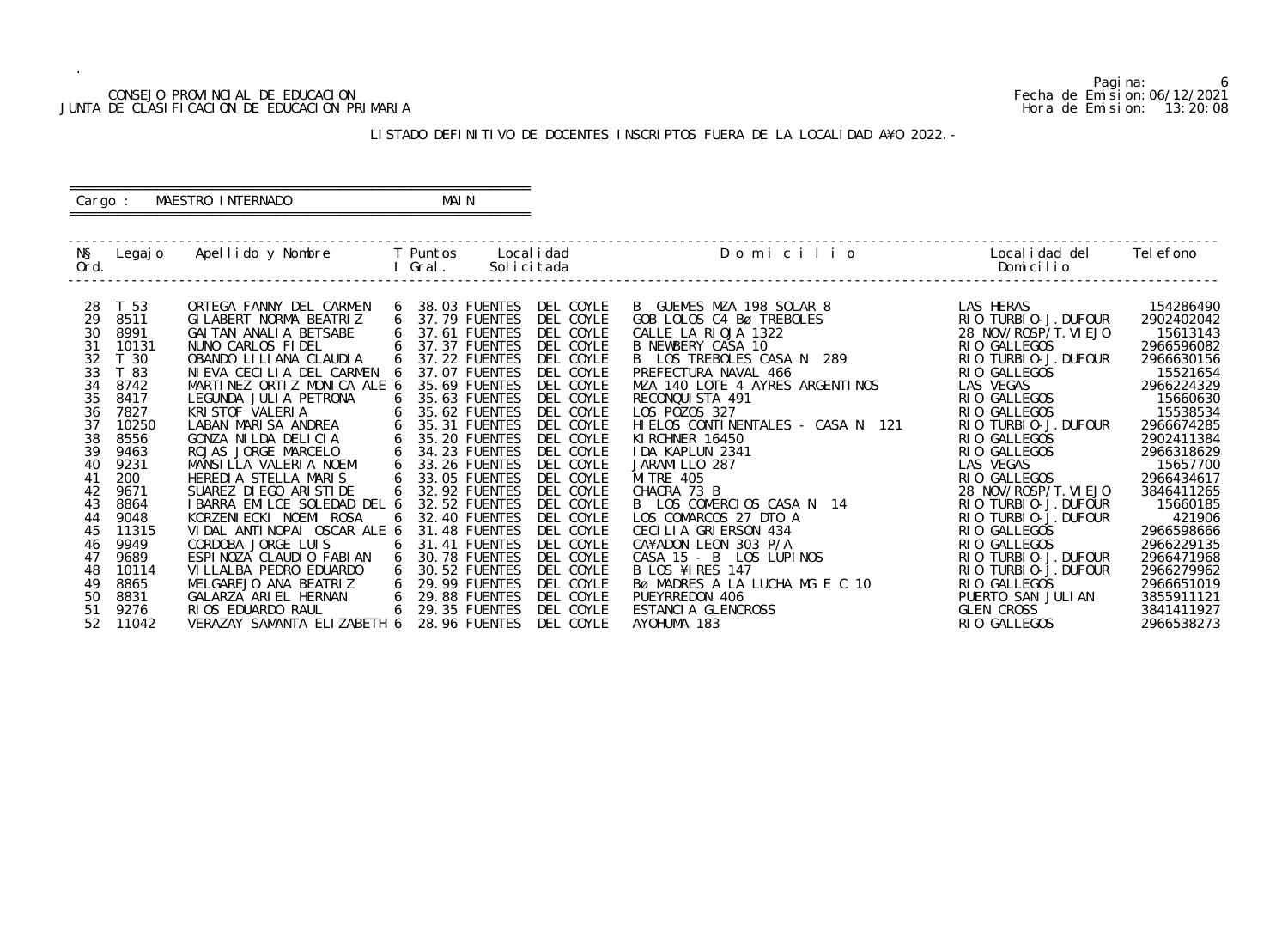### CONSEJO PROVINCIAL DE EDUCACION Fecha de Emision:06/12/2021 JUNTA DE CLASIFICACION DE EDUCACION PRIMARIA Hora de Emision: 13:20:09

# ========================================================== Cargo : MAESTRO INTERNADO MAIN

# LISTADO DEFINITIVO DE DOCENTES INSCRIPTOS FUERA DE LA LOCALIDAD A¥O 2022.-

==========================================================

| NŞ<br>Ord. | Legaj o | Apellido y Nombre               |   | T Puntos<br>Gral.    | Local i dad<br>Solicitada | Domicilio                            | Local i dad del<br>Domicilio | Tel efono  |
|------------|---------|---------------------------------|---|----------------------|---------------------------|--------------------------------------|------------------------------|------------|
| 53         | T 34    | DELGADO IRMA DEL VALLE          | 6 | 28.78 FUENTES        | DEL COYLE                 | BøLAS AMERICAS MZ 406 S 20           | LAS HERAS                    | 2974752559 |
| 54         | 11135   | REI NOSO SUSANA CAROLINA        | 6 | 28.71 FUENTES        | DEL COYLE                 | LAS HERAS N 561 - 2 "A" - EDIFICIO 3 | RIO GALLEGOS                 | 2966324955 |
| 55         | 11139   | FERREYRA LAURA CARINA           |   | <b>28.08 FUENTES</b> | DEL COYLE                 | CEPEDA 710                           | RIO GALLEGOS                 | 3644338304 |
| 56         | 11721   | ORELLANA ROXANA BEATRIZ         | 6 | 27.67 FUENTES        | DEL COYLE                 | 9 DE JULIO 85                        | RIO GALLEGOS                 | 2966598422 |
| 57         | 11061   | COSTILLA IRMA ALEJANDRA         |   | 27.40 FUENTES        | DEL COYLE                 | ALVEAR N 1350                        | RIO GALLEGOS                 | 3876539303 |
| 58         | 11209   | GIMENEZ CARMEN DEL VALLE        | 6 | <b>26.72 FUENTES</b> | DEL COYLE                 | BØCERRO DE LA CRUZ MZ 241 L 2        | RIO TURBIO-J. DUFOUR         | 3644718589 |
| 59         | 10200   | SALINAS MARIA RAQUEL            |   | <b>26.12 FUENTES</b> | DEL COYLE                 | BATALLA PTO ARG 344                  | LAS VEGAS                    | 3865538860 |
| 60         | 11036   | ZAVALEY CORINA DEL TRANSI 6     |   | 26.03 FUENTES        | DEL COYLE                 | 13 DE JULIO 384 B BELGRANO           | RIO GALLEGOS                 | 2966597614 |
| 61         | 11071   | VI LLEGAS EMILIO HERNAN         | 6 | <b>25.89 FUENTES</b> | DEL COYLE                 | AZCUENEGA 935                        | RIO GALLEGOS                 | 2966321118 |
| 62         | 11039   | JUAREZ VICTOR HUGO              | 6 | <b>25.77 FUENTES</b> | DEL COYLE                 | ALVEAR 1739                          | RIO GALLEGOS                 | 3841413709 |
| 63         | 11271   | RIESTRA JOSE ESTEBAN            | 6 | 24.32 FUENTES        | DEL COYLE                 | PIONERO SEMPRINI 2083                | RIO GALLEGOS                 | 2966597833 |
| 64         | 11641   | ESPECHE GUI DO OMAR             | 6 | <b>24.12 FUENTES</b> | DEL COYLE                 | HERNAN CORTEZ 1533                   | RIO GALLEGOS                 | 3846401009 |
| 65         | 11435   | VERAZAY DAMIAN ISMAEL           | 6 | 23.89 FUENTES        | DEL COYLE                 | ARTURO ILLIA 2415                    | RIO GALLEGOS                 | 3825585217 |
| 66         | 11447   | ALVAREZ GABRIELA JAQUELIN 6     |   | 23.65 FUENTES        | DEL COYLE                 | ARTURO ILLIA 2415                    | RIO GALLEGOS                 | 3825410590 |
| 67         | 10701   | SERRANO CRISTIAN FABIAN         |   | 23.24 FUENTES        | DEL COYLE                 | JUJUY 550                            | RIO GALLEGOS                 | 2966592819 |
| 68         | 10768   | VILLALBA LORENA PAOLA           | 6 | <b>22.71 FUENTES</b> | DEL COYLE                 | SAN LORENZO 538                      | RIO GALLEGOS                 | 2966324553 |
| 69         | 9719    | SILVA PAULA DEOLINDA            |   | 22.36 FUENTES        | DEL COYLE                 | LAS HERAS MZA 13 Bø LOS ¥IRES        | RIO TURBIO-J. DUFOUR         | 2966389398 |
| 70         | 11270   | RUIZ GABRIEL GERMAN             | 6 | 21.76 FUENTES        | DEL COYLE                 | RAMON Y CAJAL 2397                   | RIO GALLEGOS                 | 2966554135 |
| 71         | 11223   | STRUSIAT PATRICIA ALEJAND 6     |   | <b>21.58 FUENTES</b> | DEL COYLE                 | DELMIRA AGUSTINI 1543                | RIO GALLEGOS                 | 2966231107 |
| 72         | 11807   | VALLEJOS ALEJANDRA MICAEL 6     |   | 21.31 FUENTES        | DEL COYLE                 | CECILIA GRIERSON 434                 | RIO GALLEGOS                 | 2966216931 |
| 73         | 11224   | CORONEL DAVID RAUL              | 6 | <b>21.15 FUENTES</b> | DEL COYLE                 | DELMIRA AGUSTINI 1543                | RIO GALLEGOS                 | 2966619923 |
| 74         | 11815   | RODRI GUEZ MI RI AN RAMONA      | 6 | 21.00 FUENTES        | DEL COYLE                 | COCHABAMBA 1032                      | RIO GALLEGOS                 | 3704288617 |
| 75         | 12498   | GUTI ERREZ SI LVI NA MI CAELA 6 |   | 15.05 FUENTES        | DEL COYLE                 | RIO NEGRO 478                        | 28 NOV/ROSP/T. VI EJO        | 3855906407 |
| 76         | 12497   | BRAVO CARLA FABIANA             | 6 | 14.70 FUENTES        | DEL COYLE                 | RIO NEGRO478                         | 28 NOV/ROSP/T. VI EJO        | 3855839823 |
| 77         | 12525   | VILLARREAL CAMARGO DENIS 6      |   | 13.82 FUENTES        | DEL COYLE                 | PUERTO DESEADO 636                   | RIO TURBIO-J. DUFOUR         | 3826502424 |

Pagina: 7<br>Fecha de Emision: 06/12/2021<br>Hora de Emision: 13:20:09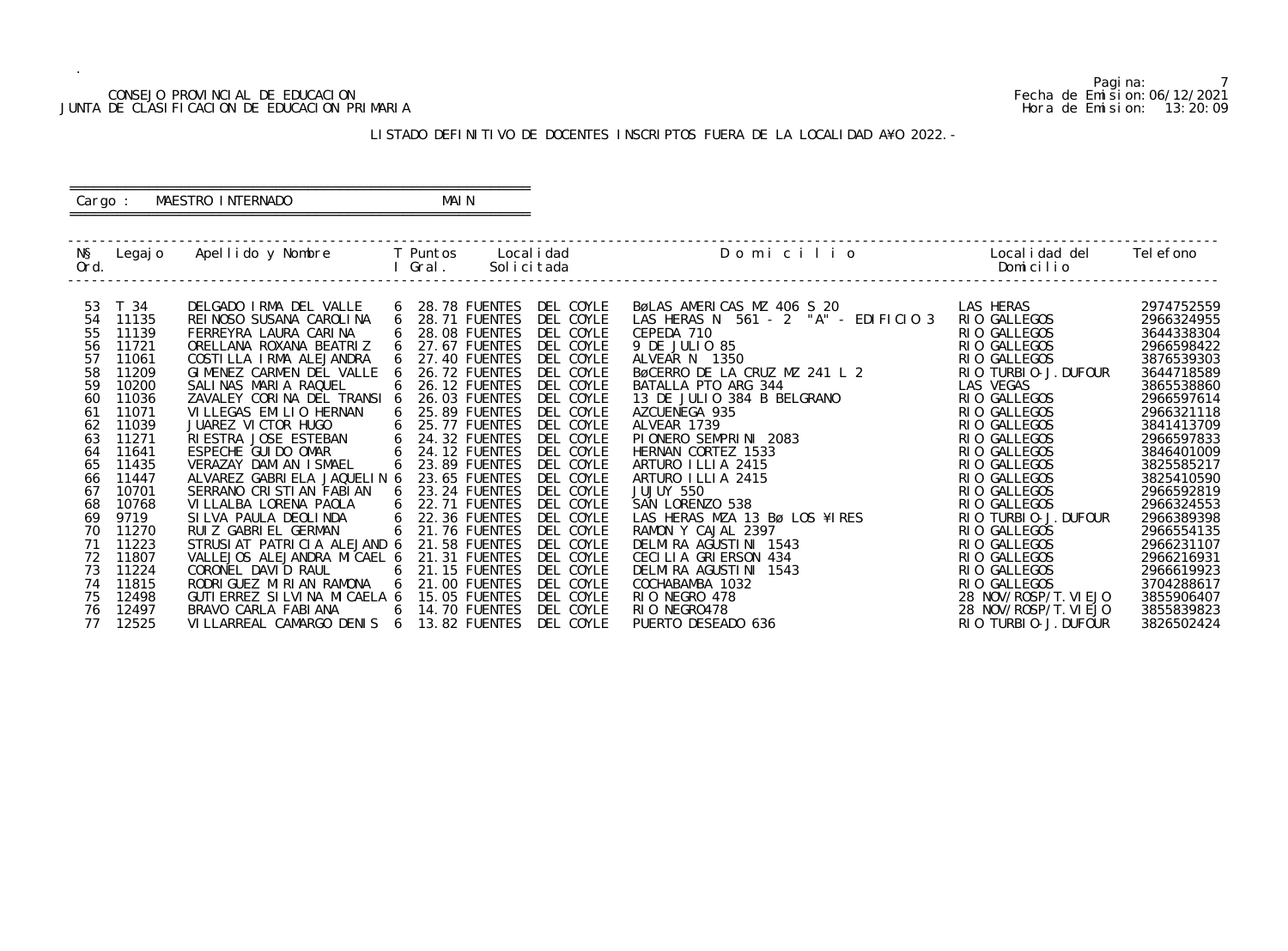# JUNTA DE CLASIFICACION DE EDUCACION PRIMARIA

.

### LISTADO DEFINITIVO DE DOCENTES INSCRIPTOS FUERA DE LA LOCALIDAD A¥O 2022.-

8<br>Fecha de Emision: 06/12/2021 CONSEJO PROVINCIAL DE EDUCACION Fecha de Emision:06/12/2021 o Localidad del Telefono<br>Domicilio ------------------------------------------------------------------------------------------------------------------------------------------------- 28 NOV/ROSP/T. VIEJO 2966413347<br>RIO TURBIO-J. DUFOUR 2966511460<br>RIO GALLEGOS 2966385687 2 11386 RIO TURBIO-J.DUFOUR<br>23.96 FUENTES RIO GALLE FRANCISCO POINT ------------------------------------------------------------------------------------------------------------------------------------------------- -------------------------------------------------------------------------------------------------------------------------------------------------

| Cargo :                                                      | MAESTRO ESP. EDUC. ARTI STI CA: PLASTI CA MDEE                            |                                                                                                  |                                                                                  |                                                               |                                        |
|--------------------------------------------------------------|---------------------------------------------------------------------------|--------------------------------------------------------------------------------------------------|----------------------------------------------------------------------------------|---------------------------------------------------------------|----------------------------------------|
| NŞ<br>Legaj o<br>Ord.                                        | Apellido y Nombre                                                         | Local i dad<br>T Puntos<br>Gral.<br>Solicitada                                                   | Domicilio                                                                        | Local i dad del<br>Domicilio                                  | Tel efono                              |
| 1 T 32<br>11386<br>$\overline{2}$<br>3 <sup>7</sup><br>11971 | RAMOS ELBA YOLANDA<br>ESPINOSA SANDRA LILIANA<br>OYARZO MIRANDA VANESA G. | DEL COYLE<br>9 42.93 FUENTES<br>9 33.96 FUENTES<br>DEL COYLE<br>9 30.56 FUENTES<br>DEL COYLE     | PAPA FRANCISCO 1209<br>FRANCISCO POIVRE - CASA 14<br>B SAN BENITO MZA 55 CASA 08 | 28 NOV/ROSP/T. VI EJO<br>RIO TURBIO-J. DUFOUR<br>RIO GALLEGOS | 2966413347<br>2966511460<br>2966385687 |
| Cargo:                                                       | PES ED. ARTISTICA: PLASTICO VISUAL PVEG                                   |                                                                                                  |                                                                                  |                                                               |                                        |
| NŞ<br>Legaj o<br>Ord.                                        | Apellido y Nombre                                                         | T Puntos<br>Local i dad<br>Solicitada<br>l Gral.                                                 | Domicilio                                                                        | Local i dad del<br>Domicilio                                  | Tel efono                              |
| T 32<br>11386<br>11971                                       | RAMOS ELBA YOLANDA<br>ESPINOSA SANDRA LILIANA<br>OYARZO MIRANDA VANESA G. | DEL COYLE<br>9 42.93 FUENTES<br>9 33.96 FUENTES<br>DEL COYLE<br>30.56 FUENTES<br>DEL COYLE<br>-9 | PAPA FRANCISCO 1209<br>FRANCISCO POIVRE - CASA 14<br>B SAN BENITO MZA 55 CASA 08 | 28 NOV/ROSP/T. VI EJO<br>RIO TURBIO-J. DUFOUR<br>RIO GALLEGOS | 2966413347<br>2966511460<br>2966385687 |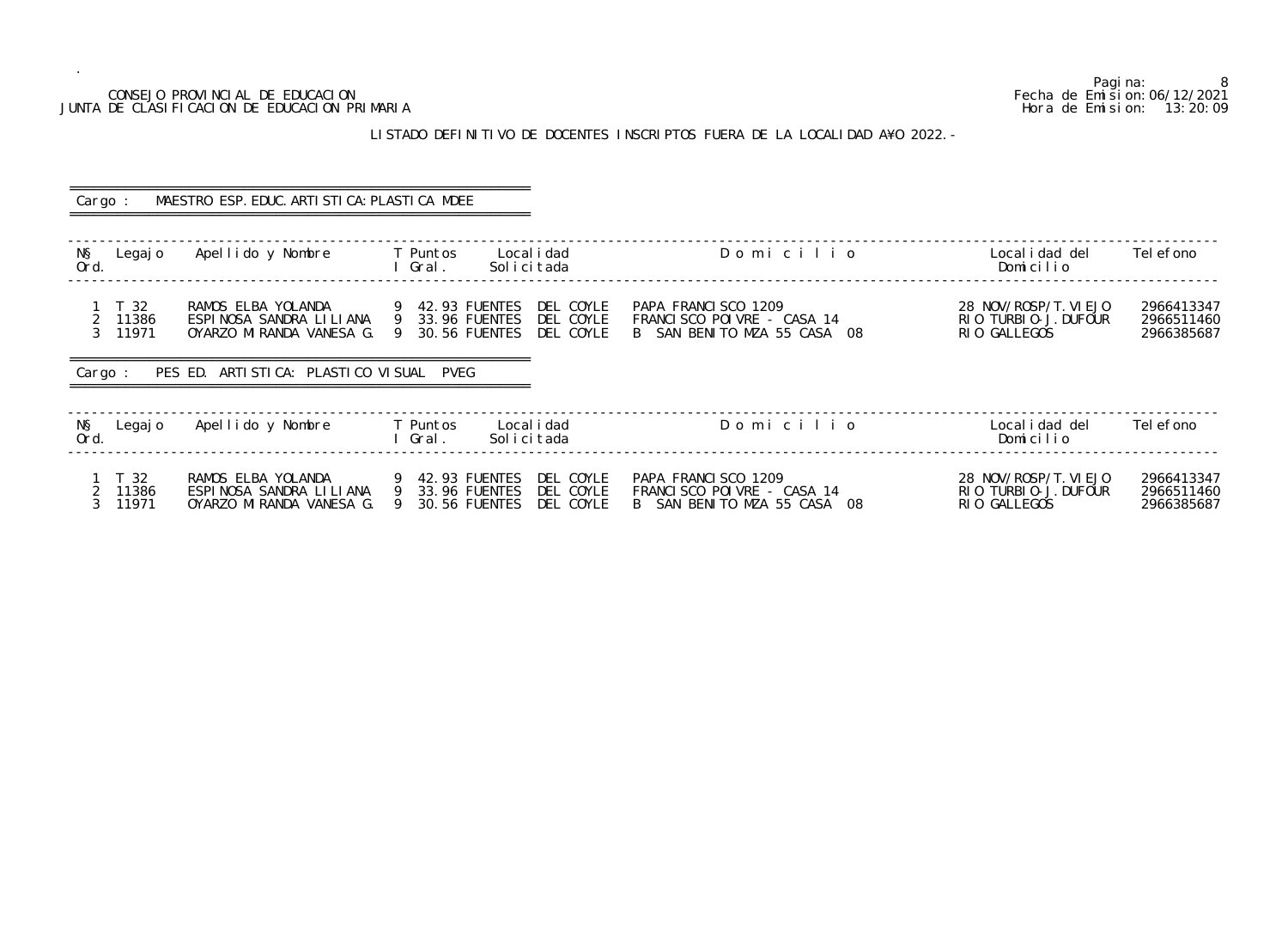# LISTADO DEFINITIVO DE DOCENTES INSCRIPTOS FUERA DE LA LOCALI

| CONSEJO PROVINCIAL DE EDUCACION<br>JUNTA DE CLASIFICACION DE EDUCACION PRIMARIA                                                               |                                                                                                                                           |                                                                                                                  | Pagi na:<br>Fecha de Emi si on: 06/12/2021                                     | 9<br>Hora de Emision: 13:20:10                       |
|-----------------------------------------------------------------------------------------------------------------------------------------------|-------------------------------------------------------------------------------------------------------------------------------------------|------------------------------------------------------------------------------------------------------------------|--------------------------------------------------------------------------------|------------------------------------------------------|
|                                                                                                                                               |                                                                                                                                           | LISTADO DEFINITIVO DE DOCENTES INSCRIPTOS FUERA DE LA LOCALIDAD A¥O 2022. -                                      |                                                                                |                                                      |
| MAESTRO ESP. DE EDUCACION FISICA<br>Cargo :                                                                                                   | <b>MEEF</b>                                                                                                                               |                                                                                                                  |                                                                                |                                                      |
| Apellido y Nombre<br>NŞ<br>Legaj o<br>Ord.                                                                                                    | Local i dad<br>T Puntos<br>Gral.<br>Solicitada                                                                                            | Domicilio                                                                                                        | Local i dad del<br>Domicilio                                                   | Tel efono                                            |
| T 50<br>PARADA NESTOR GUI LLERMO<br>2 T 32<br>MININI CASTILLO ARECO<br>SORIA CRISTIAN DARIO<br>3<br>10548<br>11575<br>4<br>ARANDA JUAN CARLOS | DEL COYLE<br>46.20 FUENTES<br>-9<br>34.76 FUENTES<br>DEL COYLE<br>9<br>24.84 FUENTES<br>DEL COYLE<br>9<br>23.58 FUENTES<br>DEL COYLE<br>9 | B 10 VI VI ENDAS CASA 5<br>LIBERTAD N 379<br>BICENTENARIO II MZA. 478 PARCELA 4<br>MARCELINO ALVAREZ 354 DEPTO A | 28 NOV/ROSP/T. VI EJO<br>28 NOV/ROSP/T. VI EJO<br>RIO GALLEGOS<br>RIO GALLEGOS | 2966504241<br>2966305642<br>2966597149<br>2966765648 |
| ASIST. MEDIOS A/C GAB. DE INFORMATICA MINF<br>Cargo :                                                                                         |                                                                                                                                           |                                                                                                                  |                                                                                |                                                      |
| NŞ<br>Apellido y Nombre<br>Legaj o<br>Ord.                                                                                                    | T Puntos<br>Local i dad<br>Gral.<br>Solicitada                                                                                            | Domicilio                                                                                                        | Local i dad del<br>Domicilio                                                   | Tel efono                                            |
| 10744<br>GARAY RAUL ARMANDO                                                                                                                   | 3 27.14 FUENTES DEL COYLE                                                                                                                 | RIO NEGRO N 478                                                                                                  | 28 NOV/ROSP/T. VI EJO                                                          | 2966691957                                           |
| PES EDUCACION TECNOLOGICA<br>Cargo :                                                                                                          | ETEG                                                                                                                                      |                                                                                                                  |                                                                                |                                                      |
| Apellido y Nombre<br>N§<br>Ord.<br>Legaj o                                                                                                    | T Puntos<br>Local i dad<br>Gral.<br>Solicitada                                                                                            | Domicilio                                                                                                        | Local i dad del<br>Domicilio                                                   | Tel efono                                            |

| Cargo :             |                                | MAESTRO ESP. DE EDUCACION FISICA                                                                | MEEF                                                                                        |                                                  |                                                                                                                  |                                                                                |                                                      |
|---------------------|--------------------------------|-------------------------------------------------------------------------------------------------|---------------------------------------------------------------------------------------------|--------------------------------------------------|------------------------------------------------------------------------------------------------------------------|--------------------------------------------------------------------------------|------------------------------------------------------|
| NŞ<br>Ord.          | Legaj o                        | Apellido y Nombre                                                                               | T Puntos<br>I Gral.                                                                         | Local i dad<br>Solicitada                        | Domicilio                                                                                                        | Local i dad del<br>Domicilio                                                   | Tel efono                                            |
| $\overline{2}$<br>3 | T 50<br>T 32<br>10548<br>11575 | PARADA NESTOR GUI LLERMO<br>MININI CASTILLO ARECO<br>SORIA CRISTIAN DARIO<br>ARANDA JUAN CARLOS | 9 46.20 FUENTES<br>9 34.76 FUENTES<br>9 24.84 FUENTES<br>9 23.58 FUENTES<br>9 23.58 FUENTES | DEL COYLE<br>DEL COYLE<br>DEL COYLE<br>DEL COYLE | B 10 VI VI ENDAS CASA 5<br>LIBERTAD N 379<br>BICENTENARIO II MZA. 478 PARCELA 4<br>MARCELINO ALVAREZ 354 DEPTO A | 28 NOV/ROSP/T. VI EJO<br>28 NOV/ROSP/T. VI EJO<br>RIO GALLEGOS<br>RIO GALLEGOS | 2966504241<br>2966305642<br>2966597149<br>2966765648 |
| Cargo:              |                                | ASIST. MEDIOS A/C GAB. DE INFORMATICA MINF                                                      |                                                                                             |                                                  |                                                                                                                  |                                                                                |                                                      |
| NŞ<br>Ord.          | Legaj o                        | Apellido y Nombre                                                                               | T Puntos<br>I Gral.                                                                         | Local i dad<br>Solicitada                        | Domicilio                                                                                                        | Local i dad del<br>Domicilio                                                   | Tel efono                                            |
|                     | 1 10744                        | GARAY RAUL ARMANDO                                                                              |                                                                                             | 3 27.14 FUENTES DEL COYLE                        | RIO NEGRO N 478                                                                                                  | 28 NOV/ROSP/T. VI EJO                                                          | 2966691957                                           |
| Cargo :             |                                | PES EDUCACION TECNOLOGICA                                                                       | <b>ETEG</b>                                                                                 |                                                  |                                                                                                                  |                                                                                |                                                      |
| NŞ<br>Ord.          | Legaj o                        | Apellido y Nombre                                                                               | T Puntos<br>I Gral.                                                                         | Local i dad<br>Solicitada                        | Domicilio                                                                                                        | Local i dad del<br>Domicilio                                                   | Tel efono                                            |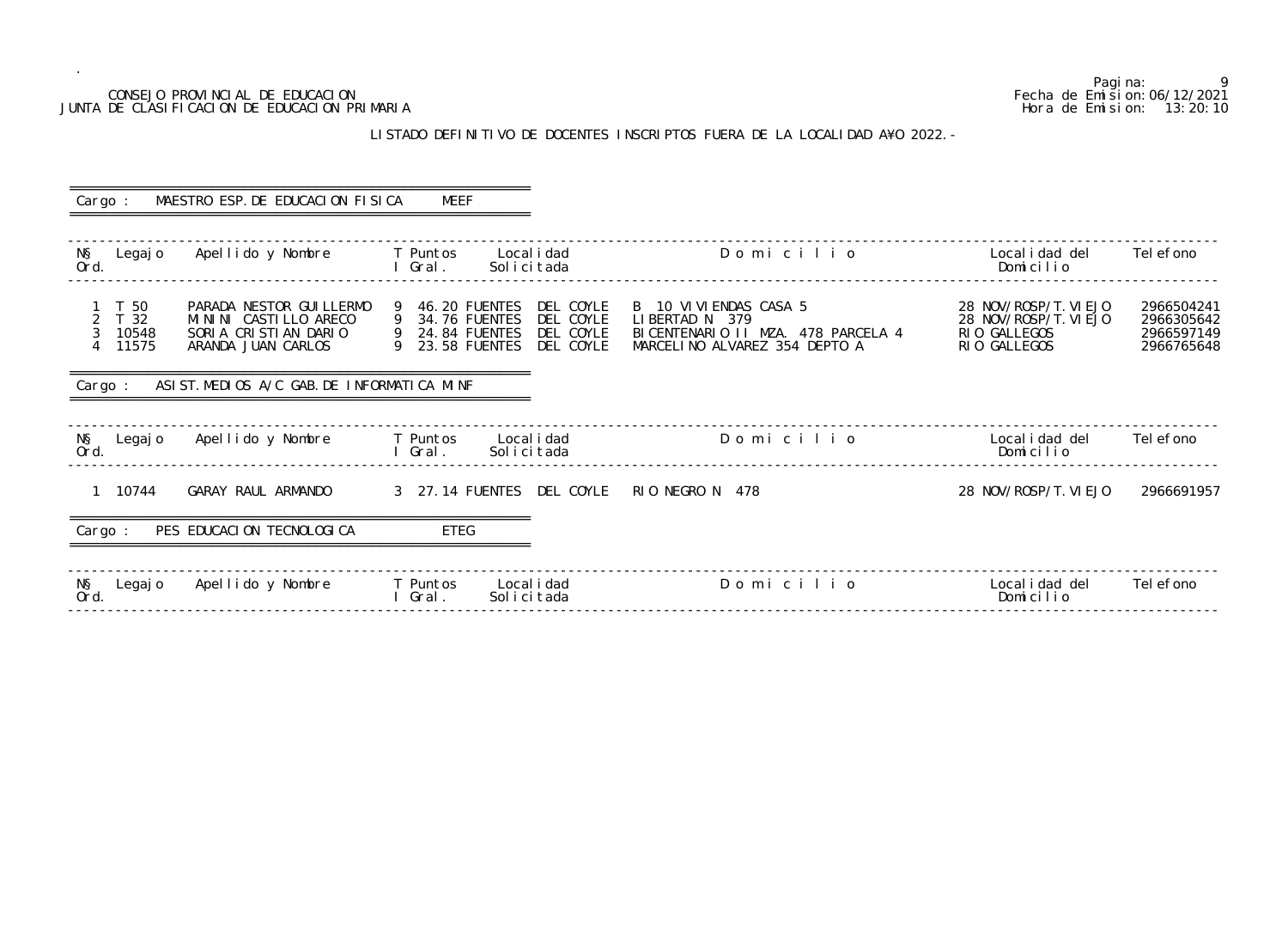### CONSEJO PROVINCIAL DE EDUCACION Fecha de Emision:06/12/2021 JUNTA DE CLASIFICACION DE EDUCACION PRIMARIA

### LISTADO DEFINITIVO DE DOCENTES INSCRIPTOS FUERA DE LA LOCALIDAD A¥O 2022.-

 ========================================================== Cargo : PES EDUCACION TECNOLOGICA ETEG ========================================================== ------------------------------------------------------------------------------------------------------------------------------------------------- N§ Legajo Apellido y Nombre T Puntos Localidad D o m i c i l i o Localidad del Telefono Ord. I Gral. Solicitada Dominical Dominical Dominical Dominical Dominical Dominical Dominical Dominical Dominical Dominical Dominical Dominical Dominical Dominical Dominical Dominical Dominical Dominical Dominical Dominica ------------------------------------------------------------------------------------------------------------------------------------------------- 1 T 32/50 GALLEGUILLO JOSE PAUL 9 42.14 FUENTES DEL COYLE B SAN MARTIN - CALLE USHUA 2 T 67/32 MOYANO CRISTINA DEL VALLE 9 37.84 FUENTES DEL COYLE B SAN MARTIN - MZA N 127 28 NOV/ROSP/T.VIEJO 0 3 11505 MIRANDA ALEJANDRA EDITH 9 24.89 FUENTES DEL COYLE 4 DE DICIEMBRE 121 RIO TURBIO-J.DUFOUR 3841436899 4 12353 TORREZ MARIEL MAIDEM 9 17.82 FUENTES DEL COYLE CORDOBA 1602 28 NOV/ROSP/T.VIEJO 3705083156 ========================================================== Cargo : PES FORMACION ETICA Y CIUDADANA FEGB ========================================================== ------------------------------------------------------------------------------------------------------------------------------------------------- N§ Legajo Apellido y Nombre T Puntos Localidad Domicili Ord. I Gral. Solicitada Domicilio ------------------------------------------------------------------------------------------------------------------------------------------------- 1 10131 NUNO CARLOS FIDEL 9 40.63 FUENTES DEL COYLE B NEWBERY CASA 10 RIO GALLEGOS 2966596082 2 11746 ANADON ALAN GABRIEL 9 20.13 FUENTES DEL COYLE PREF. NAVAL ARG 525 RIO GALLEGOS 2966512466

Pagina: 10<br>Fecha de Emision: 06/12/2021

| O   |      | Local i dad del<br>Domicilio                                                                    | Tel efono                                   |
|-----|------|-------------------------------------------------------------------------------------------------|---------------------------------------------|
| IAN | 1959 | 28 NOV/ROSP/T. VI EJO<br>28 NOV/ROSP/T. VI EJO<br>RIO TURBIO-J. DUFOUR<br>28 NOV/ROSP/T. VI EJO | 2966342928<br>O<br>3841436899<br>3705083156 |
| O   |      | Local i dad del<br>Domicilio                                                                    | Tel efono                                   |
|     |      | RIO GALLEGOS<br>חחחוווויה חוח                                                                   | 2966596082                                  |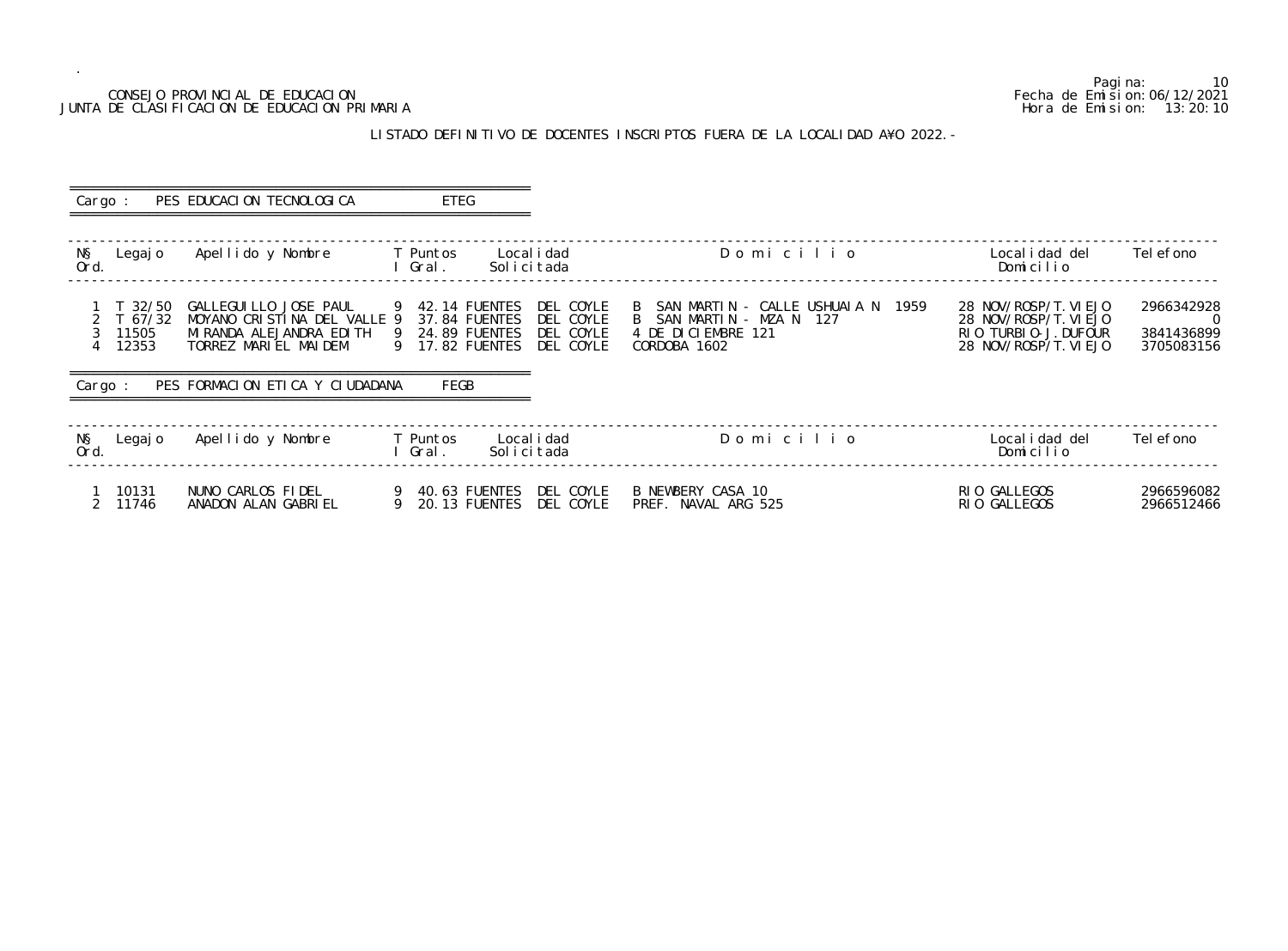# CONSEJO PROVINCIAL DE EDUCACION (CONSEJO PROVINCIAL DE EDUCACION FECHA DE EDUCACION FECHA DE EDUCACION PRIMARIA<br>DE CLASIFICACION DE EDUCACION PRIMARIA (CONSESSION PRIMARIA DE CLASIFICACION DE EDUCACION PRIMARIA DE CONSESSI JUNTA DE CLASIFICACION DE EDUCACION PRIMARIA

.

Pagina: 11

| Ö               | Localidad del<br>Domicilio                      | Tel efono               |
|-----------------|-------------------------------------------------|-------------------------|
|                 |                                                 |                         |
|                 | RIO TURBIO-J.DUFOUR                             | 2966683614              |
|                 | <b>LAS VEGAS</b><br>RIO GALLEGOS                | 2966489314<br>15693424  |
|                 | 28 NOV/ROSP/T. VIEJO                            | 2966690534              |
|                 | 28 NOV/ROSP/T. VI EJO                           | 482737                  |
|                 | NOV/ROSP/T. VI EJO<br>28                        | 2966460339              |
|                 | RIO TURBIO-J.DUFOUR                             | 15582198                |
|                 | <b>GALLEGOS</b><br>RI 0                         | 2966638703              |
| LOS ANTIGUOS    | LOS ANTI GUOS                                   | 2976237618              |
| CASA 70         | GALLEGOS<br>RI 0                                | 15552413                |
|                 | 28 NOV/ROSP/T.VIEJO                             | 2966560879              |
|                 | RIO GALLEGOS                                    | 436498                  |
|                 | 28 NOV/ROSP/T.VIEJO<br><b>GALLEGOS</b><br>RI 0. | 15625231<br>2966693022  |
| LOTE 15         | TURBIO-J. DUFOUR<br>RI 0                        | 2966671635              |
| TA. BAJA<br>"B" | <b>GALLEGOS</b><br>RI 0                         | 2966439591              |
|                 | TURBI 0-J. DUFOUR<br>RI 0                       | 421913                  |
|                 | RI 0<br><b>GALLEGOS</b>                         | 15524996                |
|                 | <b>GALLEGOS</b><br>RI 0                         | 436509                  |
|                 | TURBI 0-J. DUFOUR<br>RI 0                       | 2966630156              |
| 0SCO            | TURBI 0-J. DUFOUR<br>RI 0                       | 2902410221              |
|                 | LAS<br><b>HERAS</b>                             | 154286490               |
|                 | TURBI 0-J. DUFOUR<br>RI 0                       | 1162667610              |
| 179             | TURBI 0-J. DUFOUR<br>RI 0<br><b>LAS HERAS</b>   | 2966488314<br>154744760 |
|                 |                                                 |                         |

### LISTADO DEFINITIVO DE DOCENTES INSCRIPTOS FUERA DE LA LOCALIDAD A¥O 2022.-

 ------------------------------------------------------------------------------------------------------------------------------------------------- N§ Legajo Apellido y Nombre T Puntos Localidad Domicilion Ord. I Gral. Solicitada Domicilio ------------------------------------------------------------------------------------------------------------------------------------------------- 1 10012 TINTE MARISEL PASTORA 9 55.05 FUENTES DEL COYLE B EVA PERON DPTO 2<br>2 T 26 CHARLES IRENE CAROLINA 9 50.38 FUENTES DEL COYLE TUCUMAN N 61 EDIF II 4 A 2 T 26 CHARLES IRENE CAROLINA 9 50.38 FUENTES DEL COYLE TUCUMAN N 61 EDIF II 4 A<br>3 T 38 DAZA SONIA 9 47.18 FUENTES DEL COYLE B SAN BENITO MZA 430 LOTE 3 T 38 DAZA SONIA 9 47.18 FUENTES DEL COYLE B SAN BENITO MZA 430 LOTE 1 RIO GALLEGOS 15693424 4 T 67 AGUERO DIAZ LAURA IRIS 9 46.64 FUENTES DEL COYLE MANZANA 226 LOTE 10<br>5 T 67 DONAIRE MYRIAM MARCELA 9 46.19 FUENTES DEL COYLE B 100 VIVIENDAS CASA 93 5 T 67 DONAIRE MYRIAM MARCELA 9 46.19 FUENTES DEL COYLE B 100 VIVIEN<br>6 T 32 CASTILLO ARECO OLGA ESTEL 9 46.13 FUENTES DEL COYLE LIBERTAD 379 6 T 32 CASTILLO ARECO OLGA ESTEL 9 46.13 FUENTES DEL COYLE<br>7 T 60 TOLABA JUAN BENITO 3 45.59 FUENTES DEL COYLE 7 T 60 TOLABA JUAN BENITO 9 45.59 FUENTES DEL COYLE B LUPINOS MZA 156 LOTE 15 RIO TURBIO-J.DUFOUR 15582198 8 T 10 NARANJO MARIANA BEATRIZ 9 45.45 FUENTES DEL COYLE OSVALDO PEREZ 402<br>9 10174 SANTANA GUTIERREZ CARLOS 9 45.41 FUENTES DEL COYLE PATAGONIA ARGENTINA N 14 – 9 10174 SANTANA GUTIERREZ CARLOS 9 45.41 FUENTES DEL COYLE PATAGONIA ARGENTINA N 14 -I<br>10 T 39 LARA GLORIA VIVIANA 9 45.12 FUENTES DEL COYLE HORACIO PIRULO ALVARE4Z 464 10 T 39 LARA GLORIA VIVIANA 9 45.12 FUENTES DEL COYLE HORACIO PIRULO ALVARE4Z 464 CASA 70 RIO GALLEGOS 15552413 11 T 67 BEJARANO MIRTA MATILDE 9 44.98 FUENTES DEL COYLE JUAN ENRIQUE FETTE N 2212 28 NOV/ROSP/T.VIEJO 2966560879 12 T 19 GOMEZ ANA LIA 9 44.97 FUENTES DEL COYLE CORDOBA N 368 DPTO 6 RIO GALLEGOS 436498 13 TAD 7 ITUARTE JORGE OSVALDO 9 44.68 FUENTES DEL COYLE HIPOLITO IRIGOYEN 1032 28 NOV/ROSP/T.VIEJO 15625231 14 T 78 LEDESMA SANDRA ROSA 9 44.16 FUENTES DEL COYLE OSCAR SMITH 229 RIO GALLEGOS 2966693022 15 T 60 CHOCOBAR REINA ISABEL 9 44.15 FUENTES DEL COYLE B LOS LUPINOS - MZA 156 - LOTE 15 RIO TURBIO-J.DUFOUR 2966671635 16 T 58 RISSO PATRON SELVA SUSANA 9 44.04 FUENTES DEL COYLE JOSE INGENIEROS N 2590 - PTA. BAJA "B" RIO GALLEGOS 296 - P<br>17 T 60 ARAVENA NEIVA EDI 9 43.97 FUENTES DEL COYLE B LAS LENGAS CASA N 1 17 T 60 ARAVENA NEIVA EDI 9 43.97 FUENTES DEL COYLE B LAS LENGAS CASA N 1<br>18 T 39 FLORES VILLAGRA GABRIELA 9 43.97 FUENTES DEL COYLE B 46 VIV BALLARDINI 285 18 T 39 FLORES VILLAGRA GABRIELA 9 43.97 FUENTES DEL COYLE B 46 VIV BALLARDIN<br>19 T 39 FLORES VILLAGRA GABRIELA 9 43.97 FUENTES DEL COYLE CA ADON LEON N 724 19 T 39 TRAYO GUILLERMO VIDAL 9 42.94 FUENTES DEL COYLE CA ADON LEON N 724 RIO GALLEGOS 436509 20 T 30 OBANDO LILIANA CLAUDIA 9 42.57 FUENTES DEL COYLE B LOS TREBOLES CASA N 289 RIO TURBIO-J.DUFOUR 2966630156 21 T 30 GONZALEZ MARIELA A 9 42.53 FUENTES DEL COYLE AV. LOS MINEROS 71 B DON BOSCO RIO TURBIO-J.DUFOUR 2902410221 20 T 30 OBANDO LILIANA CLAUDIA 9 42.57 FUENTES DEL COYLE B LOS TREBOLES CASA N 289<br>21 T 30 GONZALEZ MARIELA A 9 42.53 FUENTES DEL COYLE AV. LOS MINEROS 71 B DON BON<br>22 T 53 ORTEGA FANNY DEL CARMEN 9 42.53 FUENTES DEL COYLE 23 T 67 PAUCH RAQUEL BEATRIZ 9 42.00 FUENTES DEL COYLE LAS HERAS S/N<br>24 TAD 3 ESPINOZA CARLOS AUGUSTO D 9 41.80 FUENTES DEL COYLE B LOS LUPINOS CASA N 15 MZA. 24 TAD 3 ESPINOZA CARLOS AUGUSTO D 9 41.80 FUENTES DEL COYLE 25 T 84 CARDENAS EDGARDO GUILLERM 9 41.78 FUENTES DEL COYLE CARDENAS EDGARDO GUILLERM 9 41.78 FUENTES DEL COYLE B GUEMES MZA 188 C 06

### ========================================================== Cargo : MAESTRO DE SECCION ADULTOS ==========================================================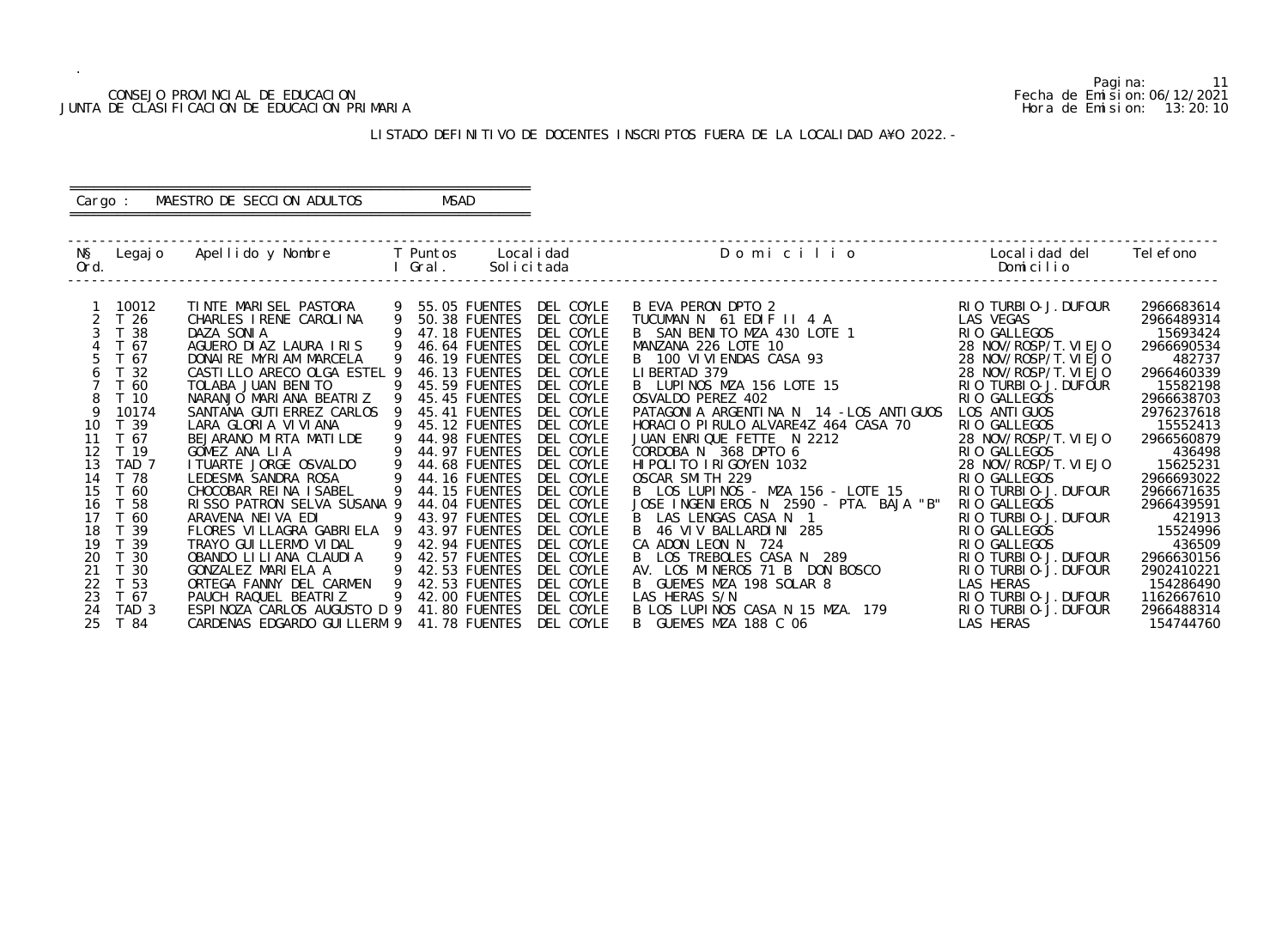# CONSEJO PROVINCIAL DE EDUCACION Fecha de Emision:06/12/2021 JUNTA DE CLASIFICACION DE EDUCACION PRIMARIA

Pagina: 12

| O                     | Localidad del Telefono<br>Domicilio   |                    |  |
|-----------------------|---------------------------------------|--------------------|--|
|                       |                                       |                    |  |
|                       | RIO TURBIO-J. DUFOUR<br>LAS VEGAS     | 2902402042         |  |
|                       | EL CHALTEN                            | 15647463<br>493129 |  |
|                       | GALLEGOS<br>RI 0                      | 15521654           |  |
|                       | <b>VEGAS</b><br>LAS.                  | 3885717494         |  |
|                       | GALLEGOS<br>RI 0                      | 2966601787         |  |
|                       | <b>GALLEGOS</b><br>RI 0               | 15538534           |  |
|                       | RIO GALLEGOS                          | 2902411384         |  |
| N<br>121              | TURBI 0-J. DUFOUR<br>RI 0             | 2966674285         |  |
|                       | 28 NOV/ROSP/T. VI EJO                 | 15613143           |  |
|                       | <b>GALLEGOS</b><br>RI 0               | 15660630           |  |
|                       | RIO TURBIO-J. DUFOUR                  | 421906             |  |
| I NOS                 | LAS VEGAS                             | 2966224329         |  |
|                       | <b>GALLEGOS</b><br>RI 0               | 2966318629         |  |
|                       | <b>LAS VEGAS</b>                      | 15657700           |  |
|                       | 28 NOV/ROSP/T. VI EJO                 | 3846411265         |  |
|                       | TURBI 0-J. DUFOUR<br>RI 0             | 2966471968         |  |
|                       | LAS HERAS                             | 2974752559         |  |
|                       | TURBI 0-J. DUFOUR<br>R <sub>I</sub> O | 2966279962         |  |
| EDIFICIO <sub>3</sub> | GALLEGOS<br>RI 0                      | 2966324955         |  |
|                       | TURBI 0-J. DUFOUR<br>RI 0             | 2966274259         |  |
|                       | PUERTO SAN JULIAN                     | 3855911121         |  |
|                       | <b>GALLEGOS</b><br>RI 0               | 2966212165         |  |
|                       | GALLEGOS<br>RI 0                      | 3846401009         |  |
| 2                     | TURBI 0-J. DUFOUR<br>RI 0             | 3644718589         |  |

### LISTADO DEFINITIVO DE DOCENTES INSCRIPTOS FUERA DE LA LOCALIDAD A¥O 2022.-

 ------------------------------------------------------------------------------------------------------------------------------------------------- N§ Legajo Apellido y Nombre T Puntos Localidad Domicilic Ord. I Gral. Solicitada Domicilio ------------------------------------------------------------------------------------------------------------------------------------------------- 26 8511 GILABERT NORMA BEATRIZ 9 41.29 FUENTES DEL COYLE GOB LOLOS C4 Bø TREBOLES RIO TURBIO-J.DUFOUR 2902402042 27 4899 SANTUCHO RAMON LUIS MARIA 9 41.11 FUENTES DEL COYLE B SAN BENITO MZ 82 LOTE 10 LAS VEGAS 15647463 28 9637 ORTIZ CALIVAR PAOLA YANIN 9 40.48 FUENTES DEL COYLE LAGO DEL DESIERTO EL CHALTEN 493129 29 T 83 NIEVA CECILIA DEL CARMEN 9 40.32 FUENTES DEL COYLE PREFECTURA NAVAL 466 RIO GALLEGOS 15521654 30 10036 LOPEZ MEDRANO ALBA VIRGIN 9 39.91 FUENTES DEL COYLE MUNSTER 148<br>31 10609 FIGUEROA LILIANA DEL VALL 9 39.90 FUENTES DEL COYLE JUNCAL 636 31 10609 FIGUEROA LILIANA DEL VALL 9 39.90 FUENTES DEL COYLE JUNCAL 636<br>32 7827 KRISTOF VALERIA 9 39.07 FUENTES DEL COYLE LOS POZOS 327 32 7827 KRISTOF VALERIA 9 39.07 FUENTES DEL COYLE LOS POZOS 327 RIO GALLEGOS 15538534 33 8556 GONZA NILDA DELICIA 9 38.20 FUENTES DEL COYLE KIRCHNER 16450 RIO GALLEGOS 2902411384 34 10250 LABAN MARISA ANDREA 9 38.06 FUENTES DEL COYLE HIELOS CONTINENTALES - CASA N 121 RIO TURBIO-J.DUFOUR 2966674285 35 8991 GAITAN ANALIA BETSABE 9 37.66 FUENTES DEL COYLE CALLE LA RIOJA 1322 28 NOV/ROSP/T.VIEJO 15613143 36 8417 LEGUNDA JULIA PETRONA 9 36.63 FUENTES DEL COYLE RECONQUISTA 491 RIO GALLEGOS RIO GALLEGOS 15660630 37 9048 KORZENIECKI NOEMI ROSA 9 35.90 FUENTES DEL COYLE LOS COMARCOS 27 DTO A RIO TURBIO-J.DUFOUR 421906 38 8742 MARTINEZ ORTIZ MONICA ALE 9 35.74 FUENTES DEL COYLE MZA 140 LOTE 4 AYRES ARGENT<br>39 9463 ROJAS JORGE MARCELO 9 35.73 FUENTES DEL COYLE IDA KAPLUN 2341 39 9463 ROJAS JORGE MARCELO 9 35.73 FUENTES DEL COYLE IDA KAPLUN 2341 RIO GALLEGOS 2966318629 40 9231 MANSILLA VALERIA NOEMI 9 34.98 FUENTES DEL COYLE JARAMILLO 287 LAS VEGAS 15657700 41 9671 SUAREZ DIEGO ARISTIDE 9 34.67 FUENTES DEL COYLE CHACRA 73 B<br>42 9689 ESPINOZA CLAUDIO FABIAN 9 34.53 FUENTES DEL COYLE CASA 15 - B 42 9689 ESPINOZA CLAUDIO FABIAN 9 34.53 FUENTES DEL COYLE<br>43 T 34 DELGADO IRMA DEL VALLE 9 31.78 FUENTES DEL COYLE 42 9689 ESPINOZA CLAUDIO FABIAN 9 34.53 FUENTES DEL COYLE CASA 15 - B LOS LUPINOS<br>43 T 34 DELGADO IRMA DEL VALLE 9 31.78 FUENTES DEL COYLE BøLAS AMERICAS MZ 406 S 20<br>44 10114 VILLALBA PEDRO EDUARDO 9 31.77 FUENTES DEL COYL 44 10114 VILLALBA PEDRO EDUARDO 9 31.77 FUENTES DEL COYLE B LOS ¥IRES 147 RIO TURBIO-J.DUFOUR 2966279962 45 11135 REINOSO SUSANA CAROLINA 9 31.71 FUENTES DEL COYLE LAS HERAS N 561 - 2 "A" - EDIFICIO 3 RIO GALLEGOS 2966324955 46 10725  OVEJERO LORENA PAOLA 9 31.16 FUENTES DEL COYLE LA PAMPA 678  RIO TURBIO-J.DUFOUR 2966274259 47 8831 GALARZA ARIEL HERNAN 9 30.88 FUENTES DEL COYLE PUEYRREDON 406 PUERTO SAN JULIAN 3855911121 48 8045 MOLINA JUANA MABEL 9 30.85 FUENTES DEL COYLE ESPA A 173 RIO GALLEGOS 2966212165 49 11641 ESPECHE GUIDO OMAR 9 29.87 FUENTES DEL COYLE HERNAN CORTEZ 1533 RIO GALLEGOS 3846401009 50 11209 GIMENEZ CARMEN DEL VALLE 9 29.72 FUENTES DEL COYLE BØCERRO DE LA CRUZ MZ 241 L

### ========================================================== Cargo : MAESTRO DE SECCION ADULTOS MSAD ==========================================================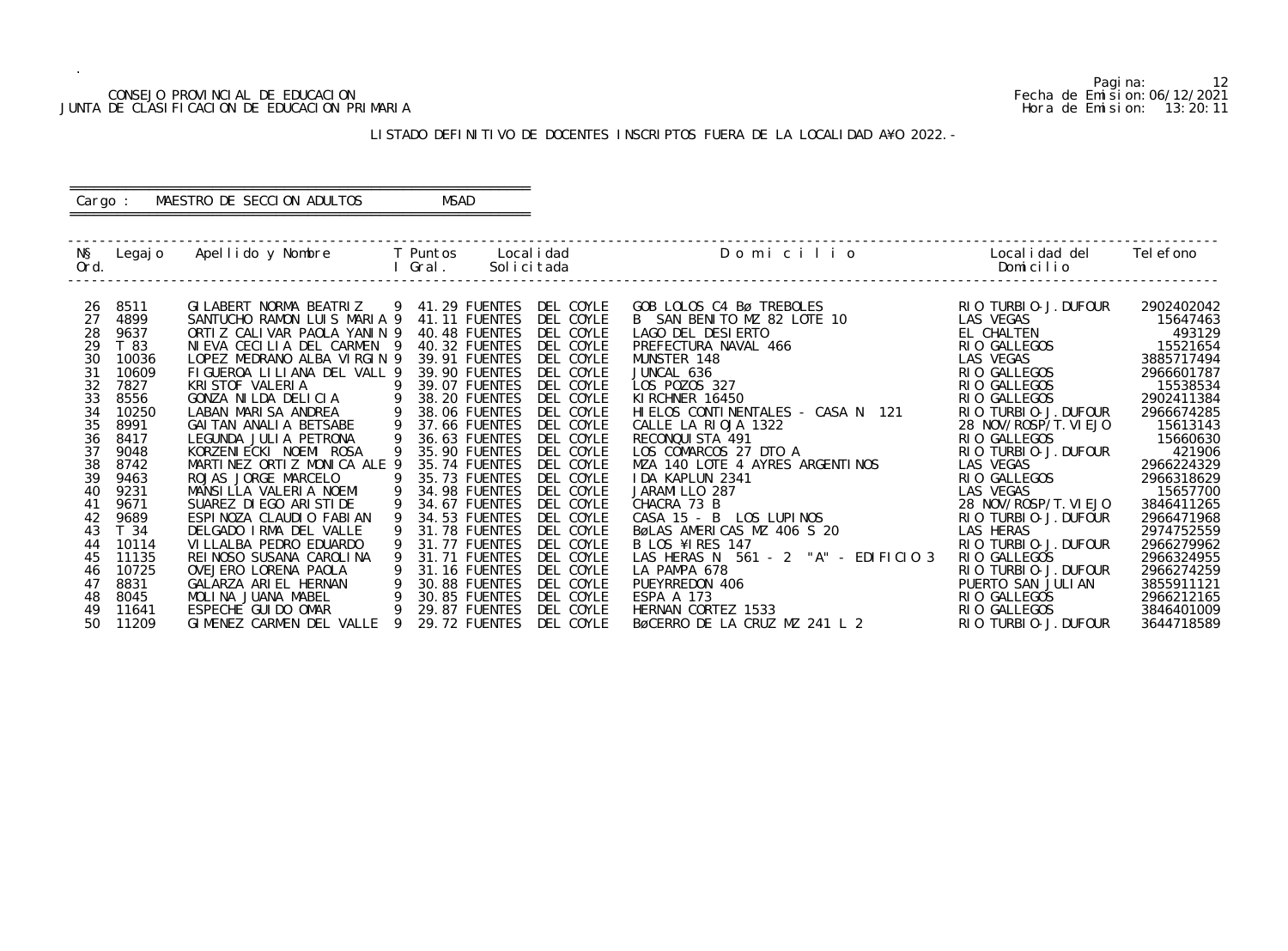### CONSEJO PROVINCIAL DE EDUCACION Fecha de Emision:06/12/2021 JUNTA DE CLASIFICACION DE EDUCACION PRIMARIA Hora de Emision: 13:20:11

# LISTADO DEFINITIVO DE DOCENTES INSCRIPTOS FUERA DE LA LOCALIDAD A¥O 2022.-

| Cargo :                                                                                                                                                      | MAESTRO DE SECCION ADULTOS                                                                                                                                                                                                                                                                                       | MSAD                                                                                                                                                                                                                                                                                                                                       |                                                                                                                                                                                             |                                                                                                                                                                   |                                                                                                                                          |
|--------------------------------------------------------------------------------------------------------------------------------------------------------------|------------------------------------------------------------------------------------------------------------------------------------------------------------------------------------------------------------------------------------------------------------------------------------------------------------------|--------------------------------------------------------------------------------------------------------------------------------------------------------------------------------------------------------------------------------------------------------------------------------------------------------------------------------------------|---------------------------------------------------------------------------------------------------------------------------------------------------------------------------------------------|-------------------------------------------------------------------------------------------------------------------------------------------------------------------|------------------------------------------------------------------------------------------------------------------------------------------|
| NŞ<br>Legaj o<br>Ord.                                                                                                                                        | Apellido y Nombre                                                                                                                                                                                                                                                                                                | T Puntos<br>Local i dad<br>Gral.<br>Solicitada                                                                                                                                                                                                                                                                                             | Domicilio                                                                                                                                                                                   | Local i dad del<br>Domicilio                                                                                                                                      | Tel efono                                                                                                                                |
| 10701<br>51<br>52<br>11042<br>53<br>11139<br>54<br>9276<br>55<br>11039<br>56<br>11071<br>57<br>11036<br>58<br>11447<br>59<br>11224<br>60<br>10768<br>Cargo : | SERRANO CRISTIAN FABIAN<br>VERAZAY SAMANTA ELIZABETH 9<br>FERREYRA LAURA CARINA<br>RIOS EDUARDO RAUL<br>JUAREZ VICTOR HUGO<br>VILLEGAS EMILIO HERNAN<br>ZAVALEY CORINA DEL TRANSI 9<br>ALVAREZ GABRIELA JAQUELIN 9<br>CORONEL DAVID RAUL<br>VI LLALBA LORENA PAOLA<br>MAE. ESP. FLORICULT., HUERTA Y JARDIN HJAR | 9 29.54 FUENTES<br>DEL COYLE<br>29.46 FUENTES<br>DEL COYLE<br>28.88 FUENTES DEL COYLE<br>- 9<br>$\overline{9}$<br>DEL COYLE<br>28.60 FUENTES<br>9 28.27 FUENTES DEL COYLE<br>9 26.89 FUENTES<br>DEL COYLE<br>DEL COYLE<br>26.28 FUENTES<br>25.42 FUENTES<br>DEL COYLE<br>24.15 FUENTES<br>DEL COYLE<br>- 9<br>9 23.96 FUENTES<br>DEL COYLE | JUJUY 550<br>AYOHUMA 183<br>CEPEDA 710<br>ESTANCIA GLENCROSS<br>ALVEAR 1739<br>AZCUENEGA 935<br>13 DE JULIO 384 B BELGRANO<br>ARTURO ILLIA 2415<br>DELMIRA AGUSTINI 1543<br>SAN LORENZO 538 | RIO GALLEGOS<br>RIO GALLEGOS<br>RIO GALLEGOS<br><b>GLEN CROSS</b><br>RIO GALLEGOS<br>RIO GALLEGOS<br>RIO GALLEGOS<br>RIO GALLEGOS<br>RIO GALLEGOS<br>RIO GALLEGOS | 2966592819<br>2966538273<br>3644338304<br>3841411927<br>3841413709<br>2966321118<br>2966597614<br>3825410590<br>2966619923<br>2966324553 |
| NŞ<br>Legaj o<br>Ord.                                                                                                                                        | Apellido y Nombre                                                                                                                                                                                                                                                                                                | <b>Example T</b> Puntos<br>Local i dad<br>l Gral.<br>Solicitada                                                                                                                                                                                                                                                                            | Domicilio                                                                                                                                                                                   | Local i dad del<br>Domicilio                                                                                                                                      | Tel efono                                                                                                                                |
| 1 9151                                                                                                                                                       | MANSILLA JOSE JAVIER                                                                                                                                                                                                                                                                                             | 3 33.69 FUENTES DEL COYLE PJE EL CHALTEN 46                                                                                                                                                                                                                                                                                                |                                                                                                                                                                                             | LOS ANTI GUOS                                                                                                                                                     | 491219                                                                                                                                   |

Pagina: 13<br>Fecha de Emision: 06/12/2021<br>Hora de Emision: 13: 20: 11